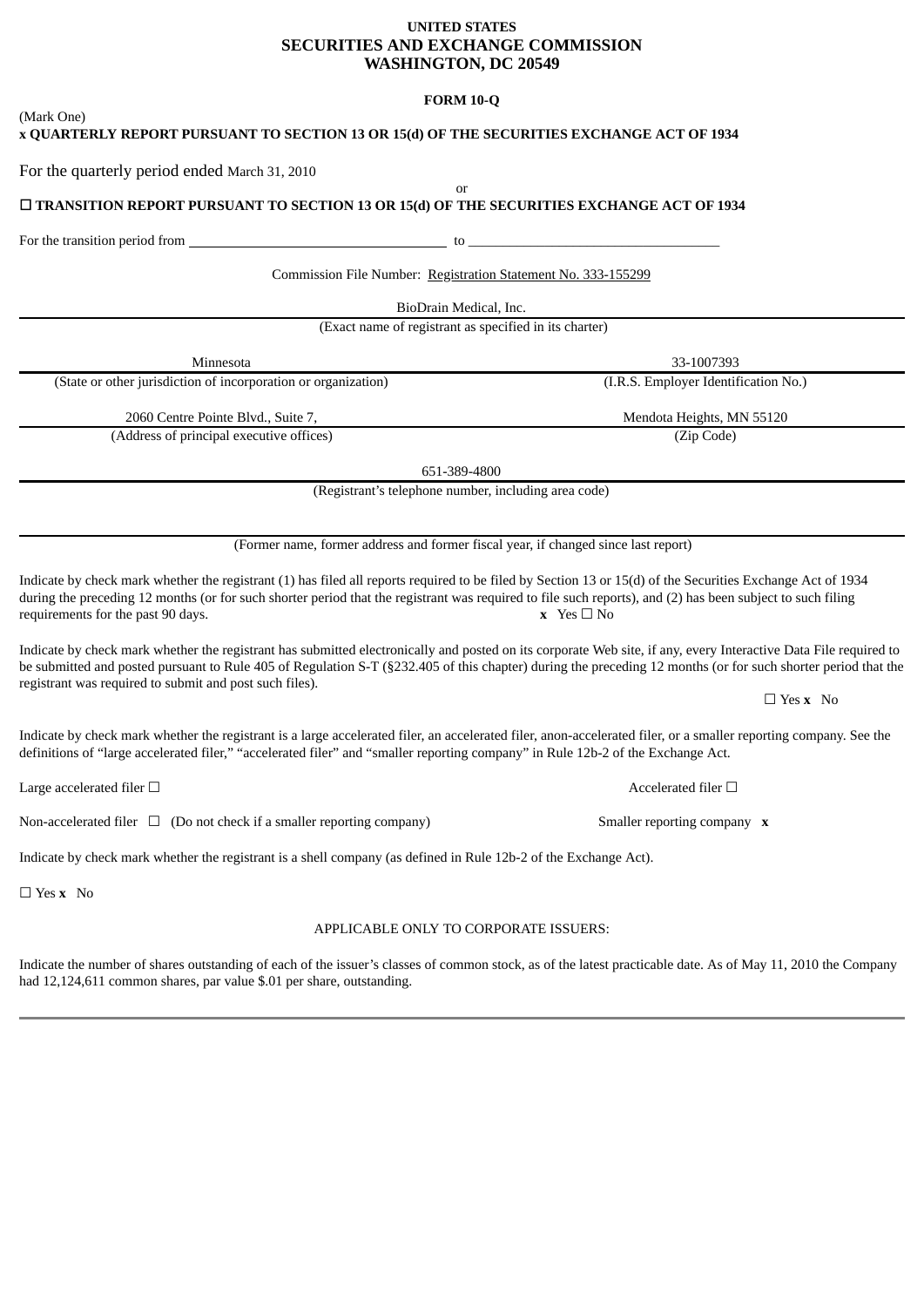# **BIODRAIN MEDICAL, INC.** TABLE OF CONTENTS

|                                            |                                                                                                         | Page No.        |
|--------------------------------------------|---------------------------------------------------------------------------------------------------------|-----------------|
|                                            | PART I. FINANCIAL INFORMATION                                                                           |                 |
|                                            | Item 1. Condensed Financial Statements                                                                  | 3               |
|                                            | Condensed Balance Sheets March 31, 2010 and December 31, 2009                                           | 3               |
|                                            | Condensed Statements of Operations for three- month periods ended<br>March 31, 2010 and March 31, 2009  | $\overline{4}$  |
|                                            | Condensed Statements of Cash Flows for three-month periods ended March 31, 2010<br>and March 31, 2009   | 6               |
|                                            | <b>Notes to Condensed Financial Statements</b>                                                          | $7\overline{ }$ |
|                                            | Item 2. Management's Discussion and Analysis of Financial Condition and<br><b>Results of Operations</b> | 15              |
|                                            | Item 3. Quantitative and Qualitative Disclosures About Market Risk                                      | 20              |
|                                            | Item 4T. Controls and Procedures                                                                        | 20              |
|                                            | PART II. OTHER INFORMATION                                                                              |                 |
|                                            | Item 1. Legal Proceedings                                                                               | 21              |
|                                            | Item 1A. Risk Factors                                                                                   | 21              |
|                                            | Item 2. Unregistered Sales of Equity Securities and Use of Proceeds                                     | 21              |
|                                            | Item 3. Defaults Upon Senior Securities                                                                 | 21              |
|                                            | Item 4. Submission of Matters to a Vote of Security Holders                                             | 21              |
|                                            | Item 5. Other Information                                                                               | 21              |
|                                            | Item 6. Exhibits                                                                                        | 21              |
| <b>Signatures</b>                          |                                                                                                         | 22              |
| <b>Exhibit Index</b><br>EX-31.1<br>EX-32.1 |                                                                                                         | 23              |
|                                            |                                                                                                         |                 |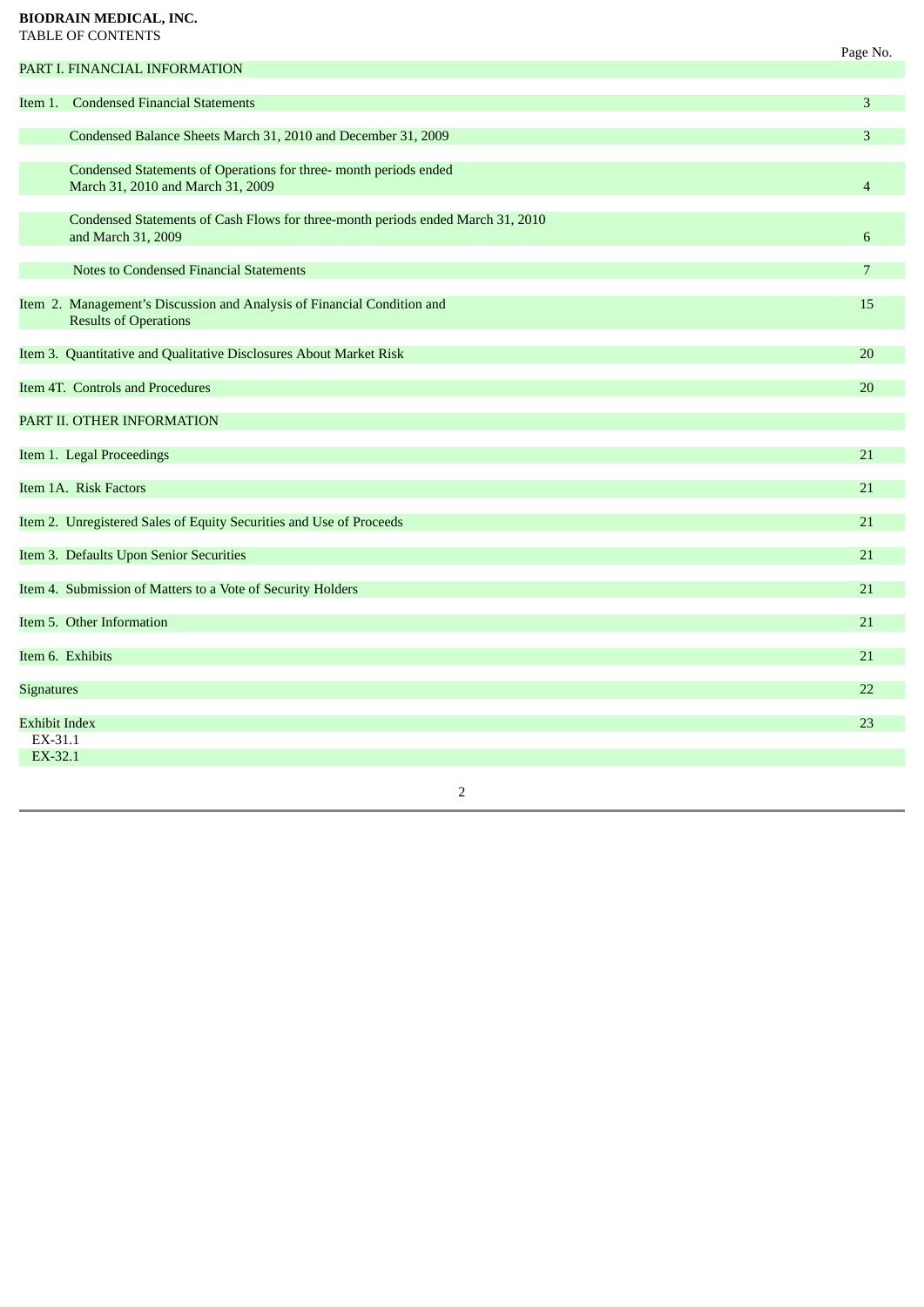### **BIODRAIN MEDICAL, INC. (A DEVELOPMENT STAGE COMPANY) CONDENSED BALANCE SHEETS (Unaudited)**

| <b>ASSETS</b><br>Current Assets:<br>\$<br>40,612<br>Cash<br>\$<br>16,632<br>Accounts receivable<br>15,737<br>Prepaid expense and other assets<br>4,524<br>3,801<br>Restricted cash in escrow (See Note 4)<br>67,833<br>103,333<br>139,503<br>112,969<br><b>Total Current Assets</b><br>9,260<br>Fixed assets, net<br>8,653<br>Intangibles, net<br>141,532<br>141,532<br><b>Total Assets</b><br>\$<br>263,154<br>\$<br>290,295<br><b>LIABILITIES AND SHAREHOLDERS' DEFICIT</b><br><b>Current Liabilities:</b><br>Current portion of long term debt (See Note 8)<br>\$<br>$\mathfrak{S}$<br>213,620<br>13,620<br>50,000<br>50,000<br>Current portion of convertible debt<br>808,759<br>814,137<br><b>Accounts payable</b><br>Shares due investors under registration payment arrangement<br>355,124<br>355,124<br>209,940<br>201,490<br><b>Accrued expenses</b><br>Convertible debenture<br>10,000<br>10,000<br><b>Total Current Liabilites</b><br>1,647,443<br>1,444,371<br>Long term debt and convertible debt, net of discounts<br>of \$39,092 and \$44,873 (See Note 8)<br>118,371<br>116,108<br>Liability for equity-linked financial instruments (See Note 11)<br>984,851<br>1,071,847<br><b>Stockholders Deficit:</b><br>Common stock, \$.01 par value, 40,000,000 authorized, 11,931,761 and 11,383,211 outstanding<br>119,318<br>113,831<br>Additional paid-in capital<br>3,573,506<br>4,174,043<br>Deficit accumulated during development stage<br>(6,780,872)<br>(6,029,368)<br>(2,342,031)<br><b>Total Shareholder' Deficit</b><br>(2,487,511)<br><b>Total Liabilities and Shareholders' Deficit</b><br>263,154<br>290,295<br>\$<br>\$ | March 31,<br>2010 |  | December 31,<br>2009 |  |
|--------------------------------------------------------------------------------------------------------------------------------------------------------------------------------------------------------------------------------------------------------------------------------------------------------------------------------------------------------------------------------------------------------------------------------------------------------------------------------------------------------------------------------------------------------------------------------------------------------------------------------------------------------------------------------------------------------------------------------------------------------------------------------------------------------------------------------------------------------------------------------------------------------------------------------------------------------------------------------------------------------------------------------------------------------------------------------------------------------------------------------------------------------------------------------------------------------------------------------------------------------------------------------------------------------------------------------------------------------------------------------------------------------------------------------------------------------------------------------------------------------------------------------------------------------------------------------------------------------------------------------------------------|-------------------|--|----------------------|--|
|                                                                                                                                                                                                                                                                                                                                                                                                                                                                                                                                                                                                                                                                                                                                                                                                                                                                                                                                                                                                                                                                                                                                                                                                                                                                                                                                                                                                                                                                                                                                                                                                                                                  |                   |  |                      |  |
|                                                                                                                                                                                                                                                                                                                                                                                                                                                                                                                                                                                                                                                                                                                                                                                                                                                                                                                                                                                                                                                                                                                                                                                                                                                                                                                                                                                                                                                                                                                                                                                                                                                  |                   |  |                      |  |
|                                                                                                                                                                                                                                                                                                                                                                                                                                                                                                                                                                                                                                                                                                                                                                                                                                                                                                                                                                                                                                                                                                                                                                                                                                                                                                                                                                                                                                                                                                                                                                                                                                                  |                   |  |                      |  |
|                                                                                                                                                                                                                                                                                                                                                                                                                                                                                                                                                                                                                                                                                                                                                                                                                                                                                                                                                                                                                                                                                                                                                                                                                                                                                                                                                                                                                                                                                                                                                                                                                                                  |                   |  |                      |  |
|                                                                                                                                                                                                                                                                                                                                                                                                                                                                                                                                                                                                                                                                                                                                                                                                                                                                                                                                                                                                                                                                                                                                                                                                                                                                                                                                                                                                                                                                                                                                                                                                                                                  |                   |  |                      |  |
|                                                                                                                                                                                                                                                                                                                                                                                                                                                                                                                                                                                                                                                                                                                                                                                                                                                                                                                                                                                                                                                                                                                                                                                                                                                                                                                                                                                                                                                                                                                                                                                                                                                  |                   |  |                      |  |
|                                                                                                                                                                                                                                                                                                                                                                                                                                                                                                                                                                                                                                                                                                                                                                                                                                                                                                                                                                                                                                                                                                                                                                                                                                                                                                                                                                                                                                                                                                                                                                                                                                                  |                   |  |                      |  |
|                                                                                                                                                                                                                                                                                                                                                                                                                                                                                                                                                                                                                                                                                                                                                                                                                                                                                                                                                                                                                                                                                                                                                                                                                                                                                                                                                                                                                                                                                                                                                                                                                                                  |                   |  |                      |  |
|                                                                                                                                                                                                                                                                                                                                                                                                                                                                                                                                                                                                                                                                                                                                                                                                                                                                                                                                                                                                                                                                                                                                                                                                                                                                                                                                                                                                                                                                                                                                                                                                                                                  |                   |  |                      |  |
|                                                                                                                                                                                                                                                                                                                                                                                                                                                                                                                                                                                                                                                                                                                                                                                                                                                                                                                                                                                                                                                                                                                                                                                                                                                                                                                                                                                                                                                                                                                                                                                                                                                  |                   |  |                      |  |
|                                                                                                                                                                                                                                                                                                                                                                                                                                                                                                                                                                                                                                                                                                                                                                                                                                                                                                                                                                                                                                                                                                                                                                                                                                                                                                                                                                                                                                                                                                                                                                                                                                                  |                   |  |                      |  |
|                                                                                                                                                                                                                                                                                                                                                                                                                                                                                                                                                                                                                                                                                                                                                                                                                                                                                                                                                                                                                                                                                                                                                                                                                                                                                                                                                                                                                                                                                                                                                                                                                                                  |                   |  |                      |  |
|                                                                                                                                                                                                                                                                                                                                                                                                                                                                                                                                                                                                                                                                                                                                                                                                                                                                                                                                                                                                                                                                                                                                                                                                                                                                                                                                                                                                                                                                                                                                                                                                                                                  |                   |  |                      |  |
|                                                                                                                                                                                                                                                                                                                                                                                                                                                                                                                                                                                                                                                                                                                                                                                                                                                                                                                                                                                                                                                                                                                                                                                                                                                                                                                                                                                                                                                                                                                                                                                                                                                  |                   |  |                      |  |
|                                                                                                                                                                                                                                                                                                                                                                                                                                                                                                                                                                                                                                                                                                                                                                                                                                                                                                                                                                                                                                                                                                                                                                                                                                                                                                                                                                                                                                                                                                                                                                                                                                                  |                   |  |                      |  |
|                                                                                                                                                                                                                                                                                                                                                                                                                                                                                                                                                                                                                                                                                                                                                                                                                                                                                                                                                                                                                                                                                                                                                                                                                                                                                                                                                                                                                                                                                                                                                                                                                                                  |                   |  |                      |  |
|                                                                                                                                                                                                                                                                                                                                                                                                                                                                                                                                                                                                                                                                                                                                                                                                                                                                                                                                                                                                                                                                                                                                                                                                                                                                                                                                                                                                                                                                                                                                                                                                                                                  |                   |  |                      |  |
|                                                                                                                                                                                                                                                                                                                                                                                                                                                                                                                                                                                                                                                                                                                                                                                                                                                                                                                                                                                                                                                                                                                                                                                                                                                                                                                                                                                                                                                                                                                                                                                                                                                  |                   |  |                      |  |
|                                                                                                                                                                                                                                                                                                                                                                                                                                                                                                                                                                                                                                                                                                                                                                                                                                                                                                                                                                                                                                                                                                                                                                                                                                                                                                                                                                                                                                                                                                                                                                                                                                                  |                   |  |                      |  |
|                                                                                                                                                                                                                                                                                                                                                                                                                                                                                                                                                                                                                                                                                                                                                                                                                                                                                                                                                                                                                                                                                                                                                                                                                                                                                                                                                                                                                                                                                                                                                                                                                                                  |                   |  |                      |  |
|                                                                                                                                                                                                                                                                                                                                                                                                                                                                                                                                                                                                                                                                                                                                                                                                                                                                                                                                                                                                                                                                                                                                                                                                                                                                                                                                                                                                                                                                                                                                                                                                                                                  |                   |  |                      |  |
|                                                                                                                                                                                                                                                                                                                                                                                                                                                                                                                                                                                                                                                                                                                                                                                                                                                                                                                                                                                                                                                                                                                                                                                                                                                                                                                                                                                                                                                                                                                                                                                                                                                  |                   |  |                      |  |
|                                                                                                                                                                                                                                                                                                                                                                                                                                                                                                                                                                                                                                                                                                                                                                                                                                                                                                                                                                                                                                                                                                                                                                                                                                                                                                                                                                                                                                                                                                                                                                                                                                                  |                   |  |                      |  |
|                                                                                                                                                                                                                                                                                                                                                                                                                                                                                                                                                                                                                                                                                                                                                                                                                                                                                                                                                                                                                                                                                                                                                                                                                                                                                                                                                                                                                                                                                                                                                                                                                                                  |                   |  |                      |  |
|                                                                                                                                                                                                                                                                                                                                                                                                                                                                                                                                                                                                                                                                                                                                                                                                                                                                                                                                                                                                                                                                                                                                                                                                                                                                                                                                                                                                                                                                                                                                                                                                                                                  |                   |  |                      |  |
|                                                                                                                                                                                                                                                                                                                                                                                                                                                                                                                                                                                                                                                                                                                                                                                                                                                                                                                                                                                                                                                                                                                                                                                                                                                                                                                                                                                                                                                                                                                                                                                                                                                  |                   |  |                      |  |
|                                                                                                                                                                                                                                                                                                                                                                                                                                                                                                                                                                                                                                                                                                                                                                                                                                                                                                                                                                                                                                                                                                                                                                                                                                                                                                                                                                                                                                                                                                                                                                                                                                                  |                   |  |                      |  |
|                                                                                                                                                                                                                                                                                                                                                                                                                                                                                                                                                                                                                                                                                                                                                                                                                                                                                                                                                                                                                                                                                                                                                                                                                                                                                                                                                                                                                                                                                                                                                                                                                                                  |                   |  |                      |  |

See Notes to Condensed Financial Statements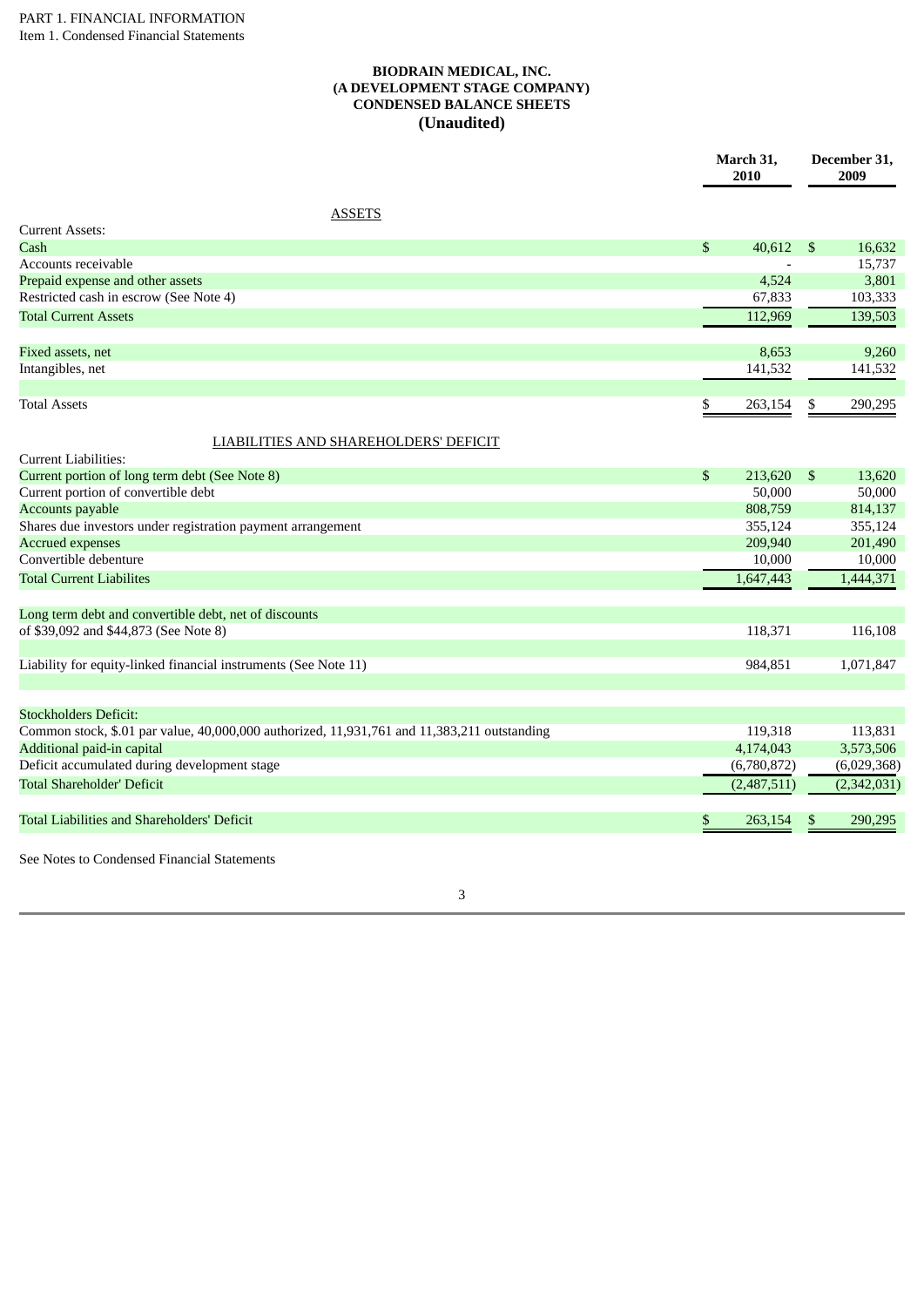### **BIODRAIN MEDICAL, INC. (A DEVELOPMENT STAGE COMPANY) CONDENSED STATEMENTS OF OPERATIONS (Unaudited)**

|                                                                    |                  | Three Months Ended March 31, |                   |  |  |  |
|--------------------------------------------------------------------|------------------|------------------------------|-------------------|--|--|--|
|                                                                    | 2010             | 2009                         |                   |  |  |  |
| Revenue                                                            | \$<br>288        | $\mathfrak{S}$<br>$\equiv$ . | \$<br>16,025      |  |  |  |
| Cost of goods sold                                                 | 140              |                              | 7,140             |  |  |  |
| <b>Gross margin</b>                                                | $\overline{148}$ |                              | 8,885             |  |  |  |
| General and administrative expense                                 | 712,135          | 266,905                      | 4,740,562         |  |  |  |
| Operations expense                                                 | 64,735           | 124,313                      | 965,609           |  |  |  |
| Sales and marketing expense                                        | 73,052           | 102,879                      | 529,228           |  |  |  |
| Interest expense                                                   | 14,279           | 14,865                       | 303,919           |  |  |  |
| Loss (gain) on valuation of equity-linked<br>financial instruments | (112, 549)       | 496,502                      | 250,439           |  |  |  |
| Total expense                                                      | 751,652          | 1,005,464                    | 6,789,757         |  |  |  |
| Net loss available to<br>common shareholders                       | (751, 504)<br>\$ | (1,005,464)<br>\$            | (6,780,872)<br>\$ |  |  |  |
| Loss per common share<br>basic and diluted                         | (0.06)<br>\$.    | (0.12)<br>$\frac{3}{2}$      | \$<br>(2.55)      |  |  |  |
| Weighted average shares used in<br>computation, basic and diluted  | 11,756,647       | 8,147,508                    | 2,661,163         |  |  |  |
| See Notes to Condensed Financial Statements                        |                  |                              |                   |  |  |  |
| 4                                                                  |                  |                              |                   |  |  |  |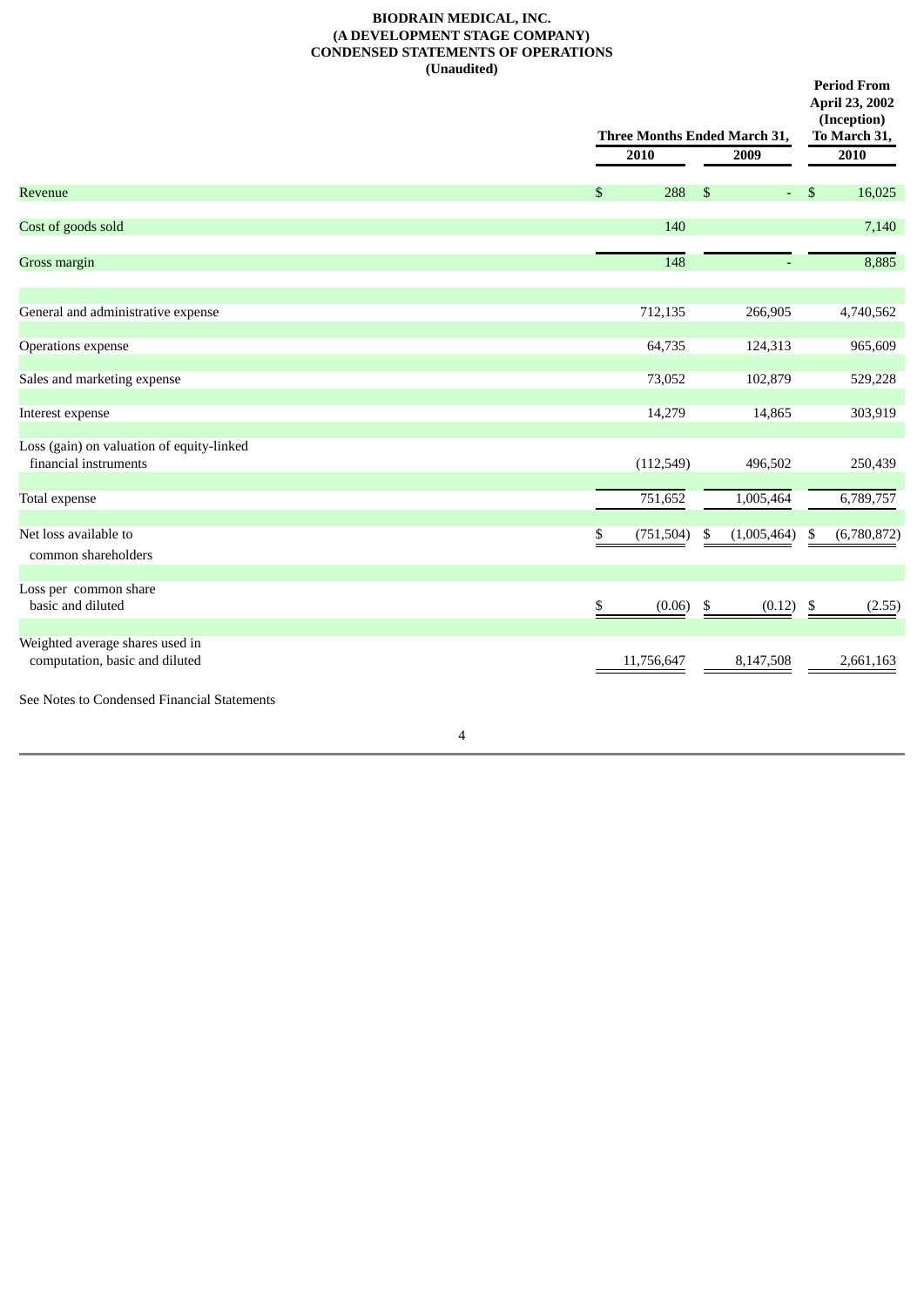### **BIODRAIN MEDICAL, INC. (A DEVELOPMENT STAGE COMPANY) STATEMENT OF STOCKHOLDERS' DEFICIT (Unaudited) PERIOD FROM APRIL 23, 2002 (INCEPTION) TO MARCH 31, 2010**

|                                                                                             | <b>Shares</b>      |                | Amount         |              | Paid in Capital    |              | Deficit       |                 | Total       |
|---------------------------------------------------------------------------------------------|--------------------|----------------|----------------|--------------|--------------------|--------------|---------------|-----------------|-------------|
| Issuance of common stock 9/1/02, \$.0167 (1)                                                | 598,549            | \$             | 5,985          | \$           | 4,015              | $\mathbb{S}$ |               | $\overline{\$}$ | 10,000      |
|                                                                                             |                    |                |                |              |                    |              |               |                 |             |
| Issuance of common 10/23/02, \$1.67/share                                                   | 2,993              |                | 30             |              | 4,970              |              |               |                 | 5,000       |
| Net loss                                                                                    |                    |                |                |              |                    |              | (51,057)      |                 | (51,057)    |
| <b>Balance 12/31/02</b>                                                                     | 601,542            | \$             | 6,015          | \$           | 8,985              | \$           | (51,057)      | $\mathfrak{S}$  | (36,057)    |
|                                                                                             |                    |                |                |              |                    |              |               |                 |             |
| Issuance of common 2/12/03, \$.0167 (2)                                                     | 23,942             |                | 239            |              | 161                |              |               |                 | 400         |
| Issuance o common 6/11&12,\$1.67 (3)<br><b>Net Loss</b>                                     | 21,548             |                | 216            |              | 34,784             |              |               |                 | 35,000      |
|                                                                                             |                    |                |                |              |                    |              | (90, 461)     |                 | (90, 461)   |
| <b>Balance 12/31/03</b>                                                                     | 647,032            | \$             | 6,470          | \$           | 43,930             | \$           | (141, 518)    | \$              | (91, 118)   |
| Issuance of common 5/25/04, \$.0167 (4)                                                     | 6,567              |                | 66             |              | 44                 |              |               |                 | 110         |
| <b>Net Loss</b>                                                                             |                    |                |                |              |                    |              | (90, 353)     |                 | (90, 353)   |
| <b>Balance 12/31/04</b>                                                                     | 653,599            | \$             | 6,536          | \$           | 43,974             | \$           | (231, 871)    | \$              | (181, 361)  |
|                                                                                             |                    |                |                |              |                    |              |               |                 |             |
| Issuance of common 12/14/05, \$.0167 (5)                                                    | 14,964             |                | 150            |              | 100                |              |               |                 | 250         |
| Vested stock options and warrants                                                           |                    |                |                |              | 2,793              |              |               |                 | 2,793       |
| <b>Net Loss</b>                                                                             |                    |                |                |              |                    |              | (123, 852)    |                 | (123, 852)  |
| <b>Balance 12/31/05</b>                                                                     | 668,563            | \$             | 6,686          | \$           | 46,867             | $\mathbb{S}$ | (355, 723)    | $\mathfrak{S}$  | (302, 170)  |
|                                                                                             |                    |                |                |              |                    |              |               |                 |             |
| Issuance of common 5/16 & 8/8, \$.0167 (6)                                                  | 86,869             |                | 869            |              | 582                |              |               |                 | 1,451       |
| Issuance of common 10/19 & 23, \$.0167 (7)                                                  | 38,906             |                | 389            |              | 261                |              |               |                 | 650         |
| Issuance of common 12/01, \$1.67 (8)                                                        | 28,739             |                | 287            |              | 44,523             |              |               |                 | 44,810      |
| Vested stock options and warrants                                                           |                    |                |                |              | 13,644             |              |               |                 | 13,644      |
| <b>Net Loss</b>                                                                             |                    |                |                |              |                    |              | (273, 026)    |                 | (273, 026)  |
| <b>Balance 12/31/06</b>                                                                     | 823,077            | \$             | 8,231          | \$           | 105,877            | \$           | (628, 749)    | \$              | (514, 641)  |
|                                                                                             |                    |                |                |              |                    |              |               |                 |             |
| Issuance of common 1/30/07 @ 1.67 (9)                                                       | 599                |                | 6              |              | 994                |              |               |                 | 1,000       |
| Value of equity instruments issued with debt                                                |                    |                |                |              | 132,938            |              |               |                 | 132,938     |
| Capital contributions resulting from waivers of debt                                        |                    |                |                |              | 346,714            |              |               |                 | 346,714     |
| Vested stock options and warrants                                                           |                    |                |                |              | 73,907             |              |               |                 | 73,907      |
| Net loss                                                                                    |                    |                |                |              |                    |              | (752, 415)    |                 | (752, 415)  |
| <b>Balance 12/31/07</b>                                                                     | 823,676            | \$             | 8,237          | \$           | 660,430            | \$           | (1,381,164)   | \$              | (712, 497)  |
|                                                                                             |                    |                |                |              |                    |              |               |                 |             |
| Issuance of common 6/11 to 9/30, \$.35 (10)                                                 | 4,552,862          |                | 45,528         |              | 1,547,974          |              |               |                 | 1,593,502   |
| Shares issued to finders, agents                                                            | 2,012,690          |                | 20,127         |              | (20, 127)          |              |               |                 |             |
| Shares issued to pay direct legal fees<br>Issuance of common due to antidilution provisions | 285,714<br>205,899 |                | 2,857<br>2,059 |              | (2,857)<br>(2,059) |              |               |                 |             |
| Shares issued to pay investor relations                                                     |                    |                |                |              |                    |              |               |                 |             |
| services 6/23/08, \$.35                                                                     | 250,000            |                | 2.500          |              | 85,000             |              |               |                 | 87,500      |
| Vested stock options and warrants                                                           |                    |                |                |              | 354,994            |              |               |                 | 354,994     |
| Capital contributions resulting from waivers of debt                                        |                    |                |                |              | 129,684            |              |               |                 | 129,684     |
| Net loss                                                                                    |                    |                |                |              |                    |              | (1,762,628)   |                 | (1,762,628) |
| <b>Balance 12/31/08</b>                                                                     | 8,130,841          | $\mathfrak{S}$ | 81,308         | $\mathbb{S}$ | 2,753,039          | $\mathbb{S}$ | (3, 143, 792) | $\mathfrak{S}$  | (309, 445)  |
|                                                                                             |                    |                |                |              |                    |              |               |                 |             |
| Cumulative effect of adoption of EITF 07-5                                                  |                    |                |                |              | (486, 564)         |              | 6,654         |                 | (479, 910)  |
| Vested stock options and warrants                                                           |                    |                |                |              | 111,835            |              |               |                 | 111,835     |
| Shares issued 3/20/09 to pay for fund raising                                               | 125,000            |                | 1,250          |              | (1,250)            |              |               |                 |             |
| Shares issued under PMM in April 2009, \$.50                                                | 700,000            |                | 7,000          |              | 343,000            |              |               |                 | 350,000     |
| Shares issued under PPM in May 2009, \$.50                                                  | 220,000            |                | 2,200          |              | 107,800            |              |               |                 | 110,000     |
| Shares issued under PPM in June 2009, \$.50                                                 | 50,000             |                | 500            |              | 24,500             |              |               |                 | 25,000      |
| Shares issued under PPM in August 2009, \$.50                                               | 80,000             |                | 800            |              | 39,200             |              |               |                 | 40,000      |
| Shares issued under PPM in September 2009, \$.50                                            | 150,000            |                | 1,500          |              | 73,500             |              |               |                 | 75,000      |
| Shares issued to directors, management and consultant                                       |                    |                |                |              |                    |              |               |                 |             |
| in August 2009, \$.50                                                                       | 797,810            |                | 7,978          |              | 390,927            |              |               |                 | 398,905     |
| Shares issued to finder in September 2009, \$.50                                            | 100,000            |                | 1,000          |              | 49,000             |              |               |                 | 50,000      |
| Capital contributions resulting from waivers of debt                                        |                    |                |                |              | 84,600             |              |               |                 | 84,600      |
| Value of equity-linked financial instruments issued<br>in connection with PPMs              |                    |                |                |              | (222, 296)         |              |               |                 | (222, 296)  |
| Value of equity instruments issued with debt                                                |                    |                |                |              | 30,150             |              |               |                 | 30,150      |
| Shares issued to consultant for fund raising                                                | 30,000             |                | 300            |              | (300)              |              |               |                 |             |
| Shares issued under PPM in November 2009, \$.50                                             | 50,000             |                | 500            |              | 24,500             |              |               |                 | 25,000      |
| Shares issued upon conversion of debt and interest, \$.27                                   | 935,446            |                | 9,355          |              | 247,099            |              |               |                 | 256,454     |
| Shares issued upon conversion of shareholder note, \$.35                                    | 14,024             |                | 140            |              | 4,766              |              |               |                 | 4,906       |
| Net Loss                                                                                    |                    |                |                |              |                    |              | (2,892,230)   |                 | (2,892,230) |
|                                                                                             |                    |                |                |              |                    |              |               |                 |             |
| <b>Balance 12/31/09</b>                                                                     | 11,383,121         | \$             | 113,831        | \$           | 3,573,505          | \$           | (6,029,368)   | <sup>\$</sup>   | (2,342,031) |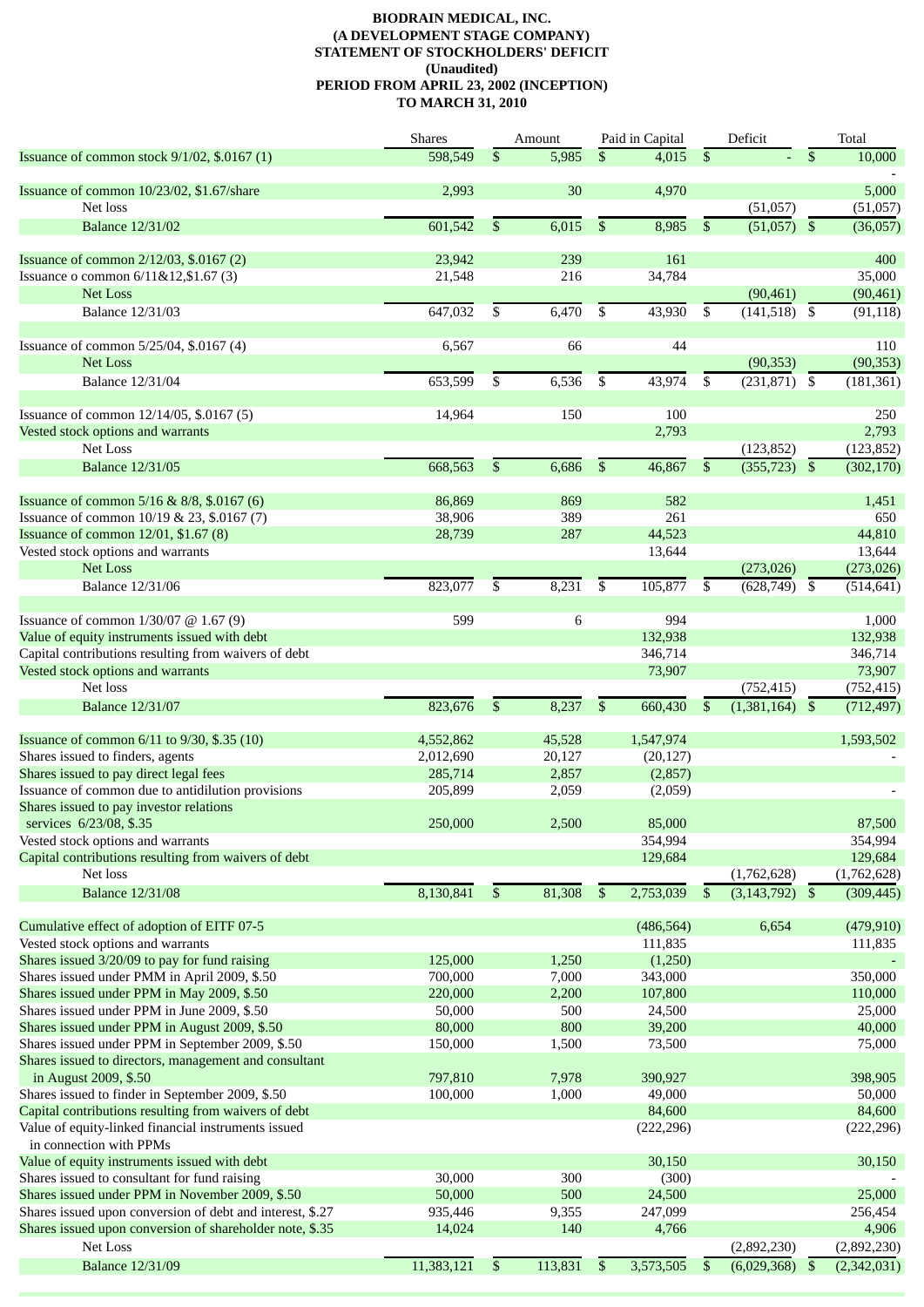| Shares issued in March 2010 under PPM, \$.50               | 174,550    | 1,746   | 85,529    |             | 87,275      |
|------------------------------------------------------------|------------|---------|-----------|-------------|-------------|
| Shares issed to consultants for IR and consulting, \$.50   | 374,090    | 3.741   | 183,304   |             | 187,045     |
| Vested stock options and warrants                          |            |         | 2,656     |             | 2,656       |
| Value of equity instruments issued for consulting services |            |         | 354,602   |             | 354,602     |
| Value of equity-linked financial instruments issued        |            |         |           |             |             |
| in connection with PPM                                     |            |         | (25,553)  |             | (25, 553)   |
| Net Loss                                                   |            |         |           | (751, 504)  | (751, 504)  |
| <b>Balance 3/31/2010</b>                                   | 11.931.761 | 119,318 | 4.174.043 | (6,780,872) | (2,487,511) |
|                                                            |            |         |           |             |             |

(1) Founders shares, 1,000,000 pre-split

(2) 23,492 (40,000 pre-split) shares valued at \$.0167 per share as compensation for loan guarantees by management

(3) Investment including 670 shares issued as a 10% finders fee

(4) For payment of patent legal fees

(5) Compensation for loan guarantees by management

(6) For vendor contractual consideration

(7) Employment agreements

(8) Investment

(9) Conversion of convertible notes by management

(10) Investment, "October 2008 financing".

See Notes to Condensed Financial Statements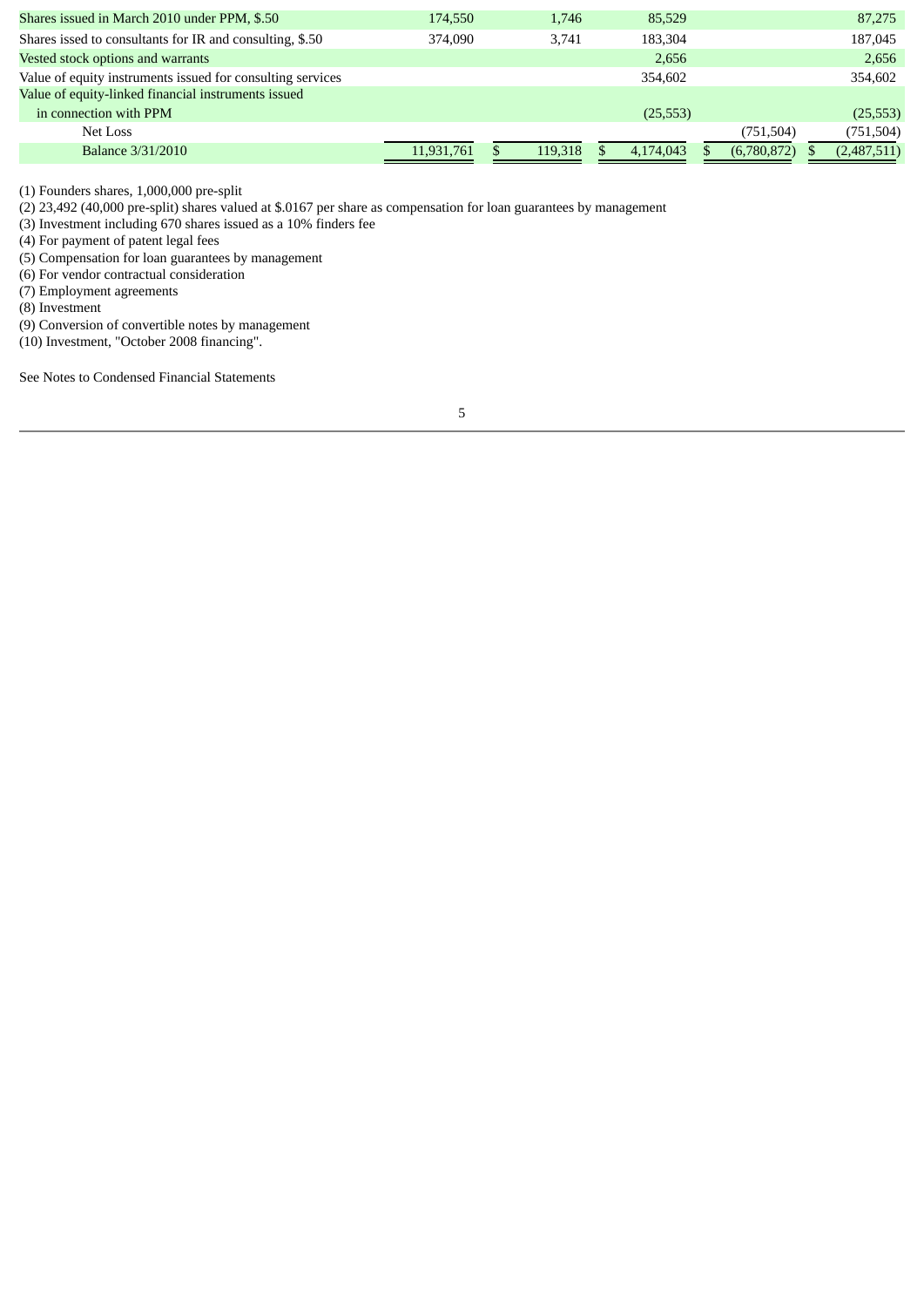### **BIODRAIN MEDICAL, INC. (A DEVELOPMENT STAGE COMPANY) CONDENSED STATEMENTS OF CASH FLOWS (Unaudited)**

|                                                                  | Three Months<br>Ended March 31, |    |                          |    | April 23,<br>2002<br>(Inception)<br>To March 31, |
|------------------------------------------------------------------|---------------------------------|----|--------------------------|----|--------------------------------------------------|
|                                                                  | 2010                            |    | 2009                     |    | 2010                                             |
| Cash flow from operating activities:                             |                                 |    |                          |    |                                                  |
| Net loss                                                         | \$<br>$(751,504)$ \$            |    | $(1,005,464)$ \$         |    | (6,780,872)                                      |
| Adjustments to reconcile net loss to                             |                                 |    |                          |    |                                                  |
| net cash used in operating activities:                           |                                 |    |                          |    |                                                  |
| Depreciation                                                     | 607                             |    | 1,220                    |    | 4,568                                            |
| Vested stock options and warrants                                | 2,656                           |    | 32,431                   |    | 559,809                                          |
| Equity instruments issued for management and consulting services | 541,647                         |    |                          |    | 1,078,052                                        |
| Stock based registration payments                                |                                 |    |                          |    | 355,124                                          |
| Conversion of accrued liabilites to capital                      |                                 |    |                          |    | 560,998                                          |
| Amortization of debt discount                                    | 5,781                           |    | 2,514                    |    | 123,997                                          |
| (Gain) Loss on valuation of equity-linked instruments            | (112, 549)                      |    | 496,502                  |    | 250,439                                          |
| Changes in assets and liabilities:                               |                                 |    |                          |    |                                                  |
| <b>Accounts receivable</b>                                       | 15,737                          |    |                          |    |                                                  |
| Prepaid expense and other                                        | (723)                           |    | 2,533                    |    | (4,524)                                          |
| Notes payable to shareholders                                    |                                 |    |                          |    | (14, 957)                                        |
| Accounts payable                                                 | (5,380)                         |    | 118,862                  |    | 808,757                                          |
| <b>Accrued expenses</b>                                          | 8,450                           |    | 14,946                   |    | 209,941                                          |
| Net cash used in operating activities:                           | (295, 278)                      |    | (336, 456)               |    | (2,848,668)                                      |
| Cash flow from investing activities:                             |                                 |    |                          |    |                                                  |
| Purchase of fixed assets                                         |                                 |    |                          |    | (12, 258)                                        |
| Purchase of intangibles                                          |                                 |    | $\overline{\phantom{a}}$ |    | (142, 495)                                       |
| Net cash used in investing activities                            |                                 |    |                          |    | (154, 753)                                       |
| Cash flow from financing activities:                             |                                 |    |                          |    |                                                  |
| Proceeds from long term and convertible debt                     | 200,000                         |    |                          |    | 721,505                                          |
| Principal payments on long term debt                             | (3,517)                         |    | (3, 325)                 |    | (275, 447)                                       |
| Restricted cash in escrow                                        | 35,500                          |    |                          |    | (67, 833)                                        |
| Debt converted to common stock                                   |                                 |    |                          |    | 174,000                                          |
| Accrued interest converted to stock                              |                                 |    |                          |    | 87,360                                           |
| Issuance of common stock                                         | 87,275                          |    |                          |    | 2,404,448                                        |
| Net cash provided by (used in) financing activities              | 319,258                         |    | (3, 325)                 |    | 3,044,033                                        |
| Net increase (decrease) in cash                                  | 23,980                          |    | (339, 781)               |    | 40,612                                           |
| Cash at beginning of period                                      | 16,632                          |    | 463,838                  |    |                                                  |
| Cash at end of period                                            | \$<br>40,612                    | \$ | 124,057                  | \$ | 40,612                                           |

See Notes to Condensed Financial Statements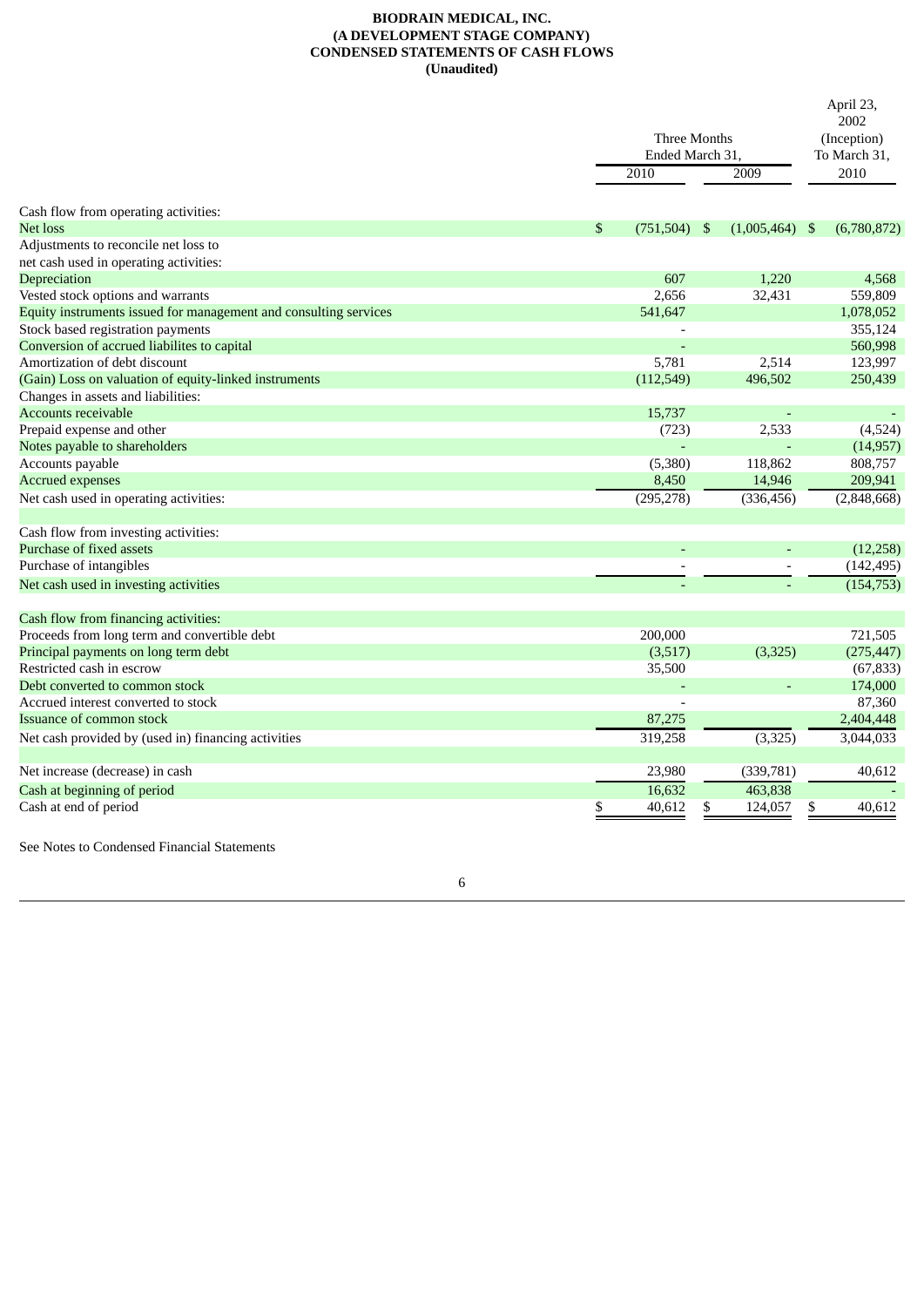### **NOTE 1 — SUMMARY OF SIGNIFICANT ACCOUNTING POLICIES**

### **Nature of Operations and Continuance of Operations**

BioDrain Medical, Inc. was incorporated under the laws of the State of Minnesota in 2002. The Company is developing an environmentally safe system for the collection and disposal of infectious fluids that result from surgical procedures and post-operative care.

The accompanying financial statements have been prepared assuming that the Company will continue as a going concern. The company has suffered recurring losses from operations and has a stockholders' deficit. These factors raise substantial doubt about its ability to continue as a going concern. The financial statements do not include any adjustments that might result from the outcome of this uncertainty.

Management hired an investment banker in January 2010 to raise an additional \$3-\$5 million in new equity. The banker has been unable to raise the expected \$500,000 by March 31, 2010 but we have raised approximately \$287,000 in 2010 and are planning to close on a bigger round within the next 30 days. Although our ability to raise this new capital is in substantial doubt we received \$725,000 through private placements of equity and convertible debt in 2009, and our April 1, 2009 510(k) clearance from the FDA to authorize us to market and sell our FMS products is being received very positively. If the Company is successful in raising at least \$3 million in new equity we will have sufficient capital to operate our business and execute our business plan for at least the next 12 months. If the Company raises the additional capital by issuing additional equity securities its shareholders could experience substantial dilution.

### **Recent Accounting Developments**

Issued in January 2010, ASU Update 2010-06, Fair Value Measures and Disclosures, provides amendments to Topic 820 that will provide more robust disclosures about (1) the different classes of assets and liabilities measured at fair value, (2) the valuation techniques and inputs used, (3) the activity in level 3 fair value measurements, and (4) the transfers between levels 1, 2, and 3. ASC Update 2010-06 is effective for fiscal years beginning after December 15, 2010. We do not expect adoption of ASU Update 2010-06 to have a material effect to our financial statements or our disclosures.

Issued in October 2009, ASU Update 2009-13, Revenue Recognition Topic 605 - Multiple-Deliverable Revenue Arrangements provides guidance for separating consideration in multiple-deliverable arrangements. ASC Number 2009-13 is effective for fiscal years beginning on or after June 15, 2010. We do not expect adoption of ASU Update 2009-13 to have a material effect on our financial statements.

Effective February 2010, we adopted ASU Update 2010-09, Subsequent Events,which provides amendments to Topic 855 removing the requirement for SEC filers to disclose the date through which an entity has evaluated subsequent events. The adoption of ASU Update 2010-09 did not have a significant impact on our disclosures.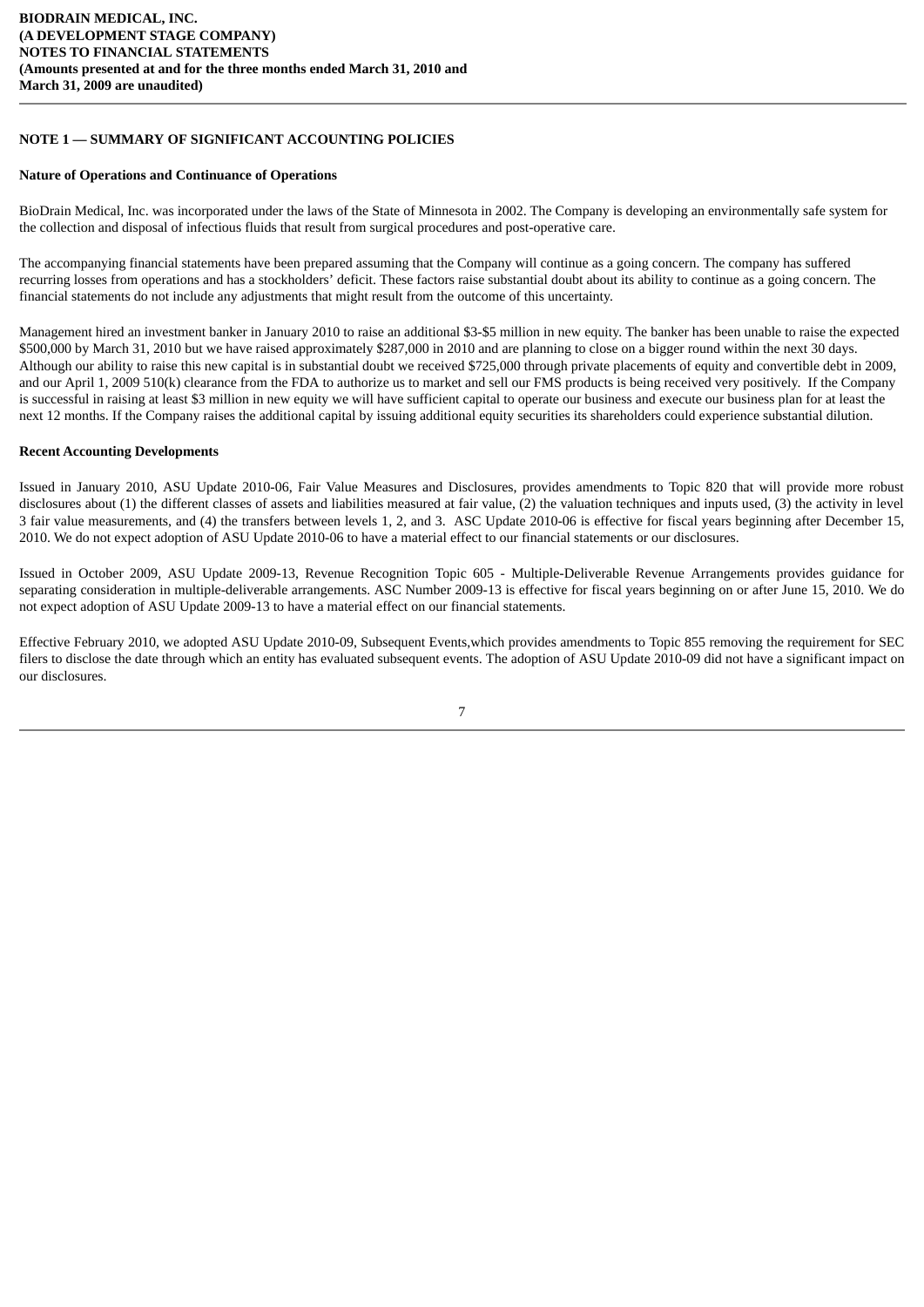### **Accounting Estimates**

The presentation of financial statements in conformity with accounting principles generally accepted in the United States of America requires management to make estimates and assumptions that affect the reported amounts of assets and liabilities and disclosure of contingent assets and liabilities at the date of the financial statements and the reported amounts of revenues and expenses during the reporting period. Actual results could differ from those estimates.

### **Presentation of Taxes Collected from Customers**

Sales taxes are imposed on the Company's sales to nonexempt customers. The Company collects the taxes from customers and remits the entire amounts to the governmental authorities. The Company's accounting policy is to exclude the taxes collected and remitted from revenues and expenses.

### **Shipping and Handling**

Shipping and handling charges billed to customers are recorded as revenue. Shipping and handling costs are recorded within cost of goods sold on the statement of operations.

#### **Advertising**

Advertising costs are expensed as incurred. Total advertising expenses were approximately \$0 and \$1,600 in the three months ended March 31, 2010 and 2009, respectively.

### **Research and Development**

Research and development costs are charged to operations as incurred. Research and development costs were \$0 and \$600 in the three months ended March 31, 2010 and 2009, respectively.

#### **Revenue Recognition**

We recognize revenue in accordance with the SEC's Staff Accounting Bulletin No. 101, *Revenue Recognition in Financial Statements* , as amended by Staff Accounting Bulletin No. 104 (together, SAB 101), and ASC 605 *Revenue Recognition.*

Revenue is recognized when persuasive evidence of an arrangement exists, delivery has occurred, the fee is fixed and determinable and collectability is probable. Delivery is considered to have occurred upon either shipment of the product or arrival at its destination based on the shipping terms of the transaction. Our standard terms specify that shipment is FOB BioDrain and we will, therefore recognize revenue upon shipment in most cases. This revenue recognition policy applies to shipments of our FMS units as well as shipments of cleaning solution kits. When these conditions are satisfied, we recognize gross product revenue, which is the price we charge generally to our customers for a particular product. Under our standard terms and conditions there is no provision for installation or acceptance of the product to take place prior to the obligation of the customer. The Customer's right of return is limited only to our standard warranty whereby we replace or repair, at our option, and it would be very rare that the unit or significant quantities of cleaning solution kits may be returned. Additionally, since we buy both the FMS units and cleaning solution kits from "turnkey" suppliers we would have the right to replacements from the suppliers if this situation should occur.

### **Receivables**

Receivables are reported at the amount the Company expects to collect on balances outstanding at year end. The Company has concluded there will be no losses on balances outstanding at year end and as of March 31, 2010.

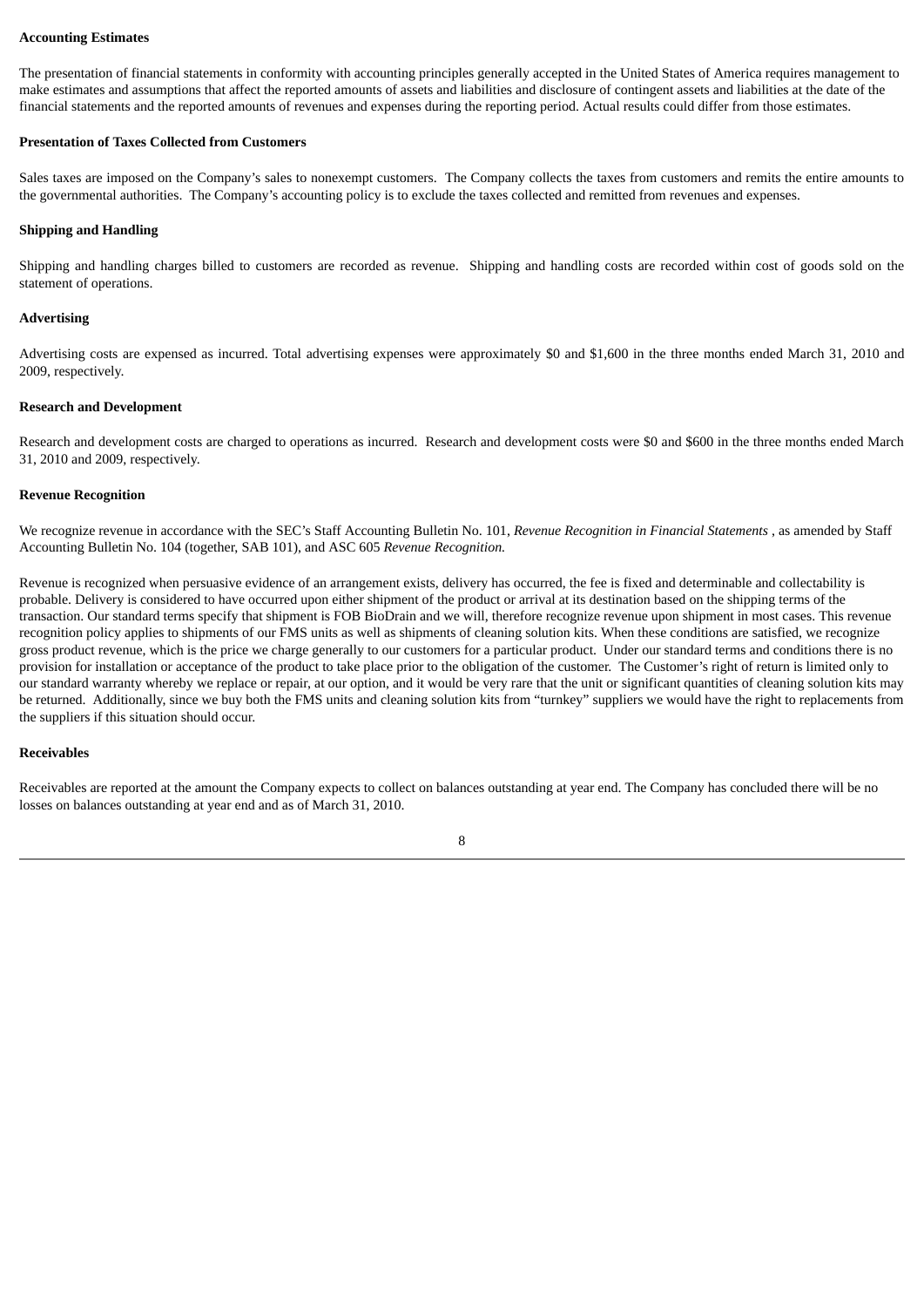#### **Property and Equipment**

Property and equipment are stated at cost less accumulated depreciation and amortization. Depreciation of property and equipment is computed using the straight-line method over the estimated useful lives of the respective assets. Estimated useful asset life by classification is as follows:

|                                | Years |
|--------------------------------|-------|
| Computers and office equipment |       |
| Furniture and fixtures         |       |
|                                |       |

Upon retirement or sale, the cost and related accumulated depreciation are removed from the balance sheet and the resulting gain or loss is reflected in operations. Maintenance and repairs are charged to operations as incurred.

#### **Intangible Assets**

Intangible assets consist of patent costs. These assets are not subject to amortization until the property patented is in production. The assets are reviewed for impairment annually, and impairment losses, if any, are charged to operations when identified. No impairment losses have been identified by management.

#### **Income Taxes**

The Company accounts for income taxes in accordance with ASC 740- *Income Taxes("ASC 740")*. Under ASC 740, deferred tax assets and liabilities are determined based on the differences between the financial reporting and tax bases of assets and liabilities and net operating loss and credit carry forwards using enacted tax rates in effect for the year in which the differences are expected to impact taxable income. Valuation allowances are established when necessary to reduce deferred tax assets to the amounts expected to be realized. In June 2006, the FASB issued Interpretation 48, "Accounting for Uncertainty in Income Taxes" ("FIN 48"), which became effective for the Company beginning January 1, 2007. FIN 48, now included within ASC 740, addresses how tax benefits claimed or expected to be claimed on a tax return should be recorded in the financial statements. Under ASC 740, the tax benefit from an uncertain tax position can be recognized only if it is more likely than not that the tax position will be sustained on examination by the taxing authorities, based on the technical merits of the position. The tax benefits recognized in the financial statements from such a position are measured based on the largest benefit that has a greater than fifty percent likelihood of being realized upon ultimate resolution. The Company has identified no income tax uncertainties.

### **Patents and Intellectual Property**

The Company, in June 2008, completed and executed an agreement to secure exclusive ownership of the patent from an inventor, Marshall Ryan. Mr. Ryan received a combination of cash and warrants, and he will receive a 4% royalty on FMS (the Product) sales for the life of the patent. At the signing of the agreement, Mr. Ryan received \$75,000 in exchange for the exclusive assignment of the patent. In addition, on June 30, 2009, Mr. Ryan, through his Mid-State Stainless, Inc. entity, was entitled to receive \$100,000 as payment (currently recorded as an account payable with the Company) for past research and development activities. Should Mr. Ryan be utilized in the future for additional product development activities, he will be compensated at a rate of ninety five dollars (\$95.00) per hour.

Mr. Ryan also received a warrant, with immediate vesting, to purchase 150,000 shares of our common stock at a price of \$.35 per share. The warrant has a term of five years, ending on June 30, 2013 and is assigned a value of \$28,060 using a Black-Scholes formula and this amount was expensed as consulting expense in 2008 using a five-year expected life, a 3.73% risk free interest rate, an expected 59% volatility and a zero dividend rate. Should there be a change in control of the Company (defined as greater than 50% of the Company's outstanding stock or substantially all of its assets being transferred to one independent person or entity), Mr. Ryan will be owed a total of \$2 million to be paid out over the life of the patent if the change in control occurs within 12 months of the first sale of the Product; or \$1 million to be paid out over the life of the patent if the change in control occurs between 12 and 24 months of the first sale of the Product; or \$500,000 to be paid out over the life of the patent if the change in control occurs between 24 and 36 months of the first sale of the Product. There will be no additional payment if a change in control occurs more than 36 months after the first sale of the Product.

### **Subsequent Events**

The Company has evaluated all subsequent events through the date of this filing.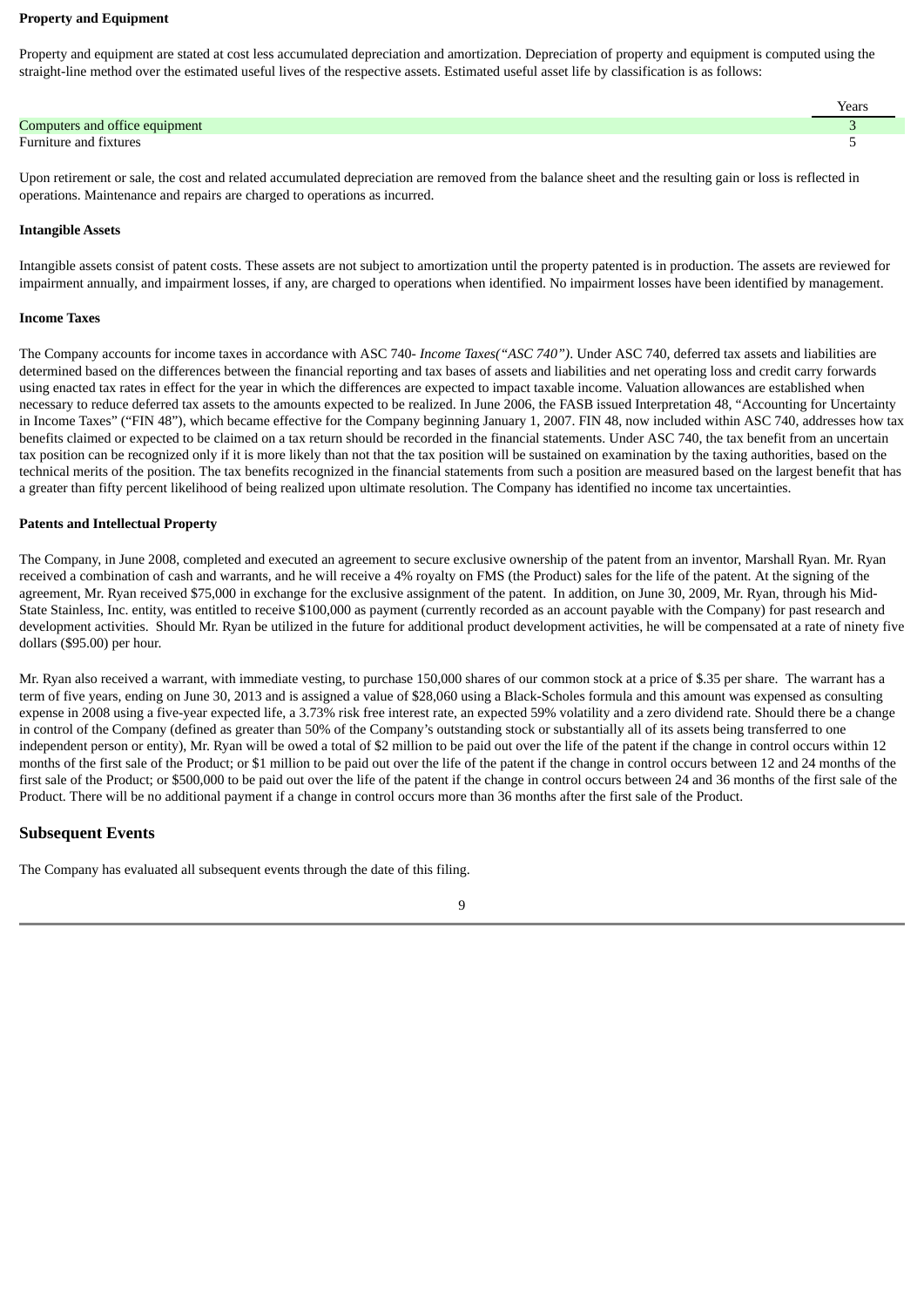#### **Interim Financial Statements**

The Company has prepared the unaudited interim financial statements and related unaudited financial information in the footnotes in accordance with accounting principles generally accepted in the United States of America ("GAAP") and the rules and regulations of the Securities and Exchange Commission ("SEC") for interim financial statements. These interim financial statements reflect all adjustments consisting of normal recurring accruals, which, in the opinion of management, are necessary to present fairly the Company's financial position, the results of its operations and its cash flows for the interim periods. These interim financial statements should be read in conjunction with the annual financial statements and the notes thereto contained in the Form 10- K filed with the SEC on March 31, 2010. The nature of the Company's business is such that the results of any interim period may not be indicative of the results to be expected for the entire year.

### **NOTE 2 – DEVELOPMENT STAGE OPERATIONS**

The Company was formed April 23, 2002. Since inception to March 31, 2010, 11,931,761 shares have been issued between par value and \$1.67. Operations since incorporation have been devoted to raising capital, obtaining financing, development of the Company's product, and administrative services.

### **NOTE 3 – STOCKHOLDERS' DEFICIT, STOCK OPTIONS AND WARRANTS**

In connection with the financing completed in October 2008, the Company has effected two reverse stock splits, one on June 6, 2008 and another on October 20, 2008. In accordance with SAB Topic 4C, all stock options and warrants and their related exercise prices are stated at their post-reverse stock split values.

The Company has an equity incentive plan, which allows issuance of incentive and non-qualified stock options to employees, directors and consultants of the Company, where permitted under the plan. The exercise price for each stock option is determined by the board of directors. Vesting requirements are determined by the board of directors when granted and currently range from immediate to three years. Options under this plan have terms ranging from three to ten years.

### *Accounting for share-based payment*

Effective January 1, 2006, we adopted SFAS No. 123 (revised 2004), *Share-Based Payment* (SFAS 123(R)) which replaced SFAS No. 123, *Accounting for Stock-Based Compensation* (SFAS 123) and superseded Accounting Principles Board (APB) Opinion No. 25, *Accounting for Stock Issued to Employees* (APB 25), all now codified under ASC 718- *Compensation-Stock Compensation* ("ASC 718). Under ASC 718 stock-based employee compensation cost is recognized using the fair value based method for all new awards granted after January 1, 2006 and unvested awards outstanding at January 1, 2006. Compensation costs for unvested stock options and non-vested awards that were outstanding at January 1, 2006, are being recognized over the requisite service period based on the grant-date fair value of those options and awards as previously calculated under SFAS 123 for pro forma disclosures, using a straight-line method. We elected the modified-prospective method in under which prior periods are not retroactively restated.

ASC 718 requires companies to estimate the fair value of stock-based payment awards on the date of grant using an option-pricing model or other acceptable means. We use the Black-Scholes option valuation model which requires the input of significant assumptions including an estimate of the average period of time employees will retain vested stock options before exercising them, the estimated volatility of our common stock price over the expected term, the number of options that will ultimately be forfeited before completing vesting requirements, the expected dividend rate and the risk-free interest rate. Changes in the assumptions can materially affect the estimate of fair value of stock-based compensation and, consequently, the related expense recognized. The assumptions we use in calculating the fair value of stock-based payment awards represent our best estimates, which involve inherent uncertainties and the application of management's judgment. As a result, if factors change and we use different assumptions, our equity-based compensation expense could be materially different in the future.

Since our company stock has no significant public trading history, and we have experienced no option exercises in our history, we were required to take an alternative approach to estimating future volatility and estimated life and the future results could vary significantly from our estimates. We compiled historical volatilities over a period of 2-7 years of 15 small-cap medical companies traded on major exchanges and 10 medical companies in the middle of the size range on the OTC Bulletin Board and combined the results using a weighted average approach. In the case of ordinary options to employees we determined the expected life to be the midpoint between the vesting term and the legal term. In the case of options or warrants granted to non-employees we estimated the life to be the legal term unless there was a compelling reason to make it shorter.

When an option or warrant is granted in place of cash compensation for services we deem the value of the service rendered to be the value of the option or warrant. In most cases, however, an option or warrant is granted in addition to other forms of compensation and its separate value is difficult to determine without utilizing an option pricing model. For that reason we also use the Black-Scholes-Merton option-pricing model to value options and warrants granted to non-employees, which requires the input of significant assumptions including an estimate of the average period the investors or consultants will retain vested stock options and warrants before exercising them, the estimated volatility of our common stock price over the expected term, the number of options and warrants that will ultimately be forfeited before completing vesting requirements, the expected dividend rate and the risk-free interest rate. Changes in the assumptions can materially affect the estimate of fair value of stock-based consulting and/or compensation and, consequently, the related expense recognized.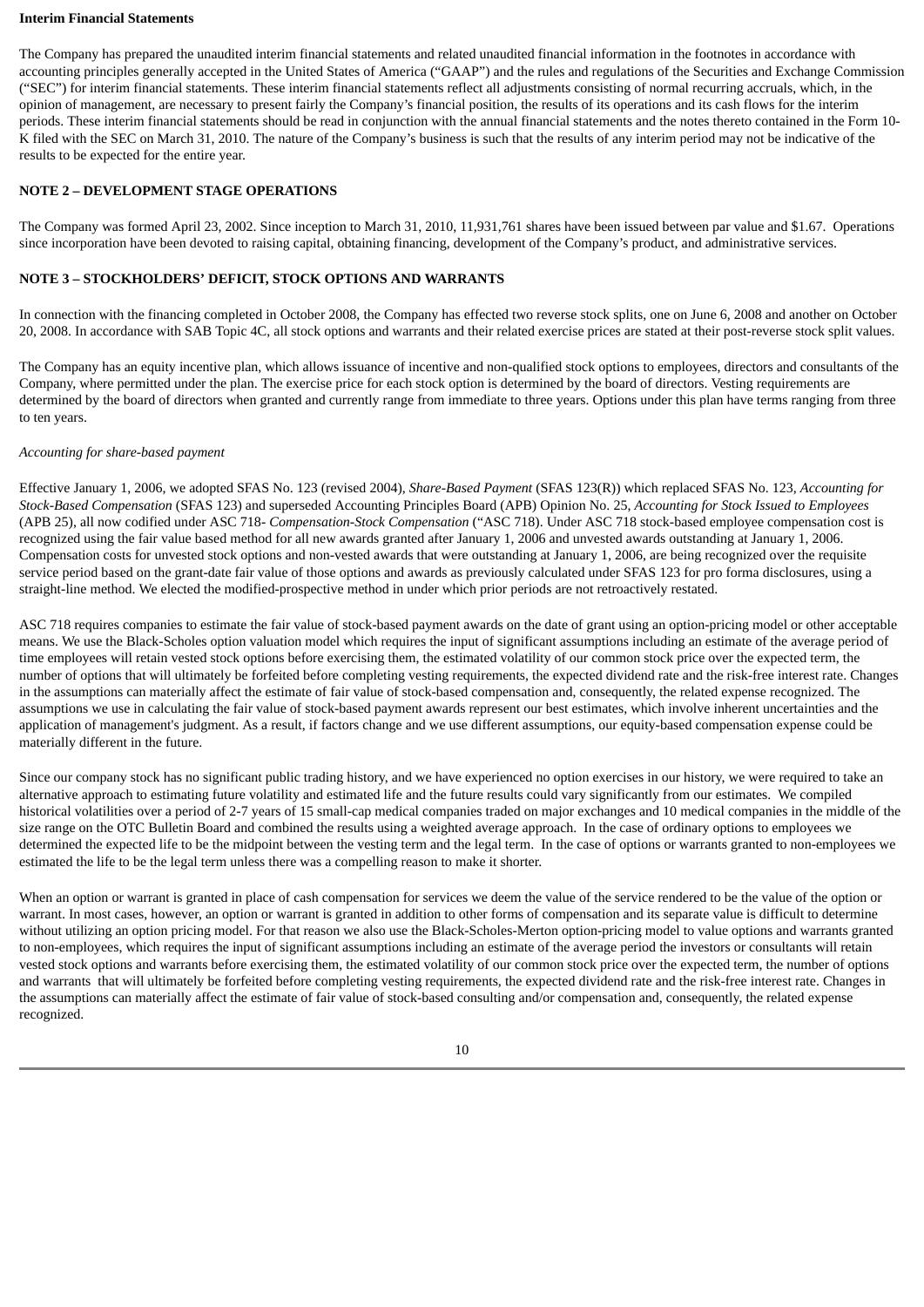Since we have no trading history in our stock and no first-hand experience with how these investors and consultants have acted in similar circumstances, the assumptions we use in calculating the fair value of stock-based payment awards represent our best estimates, which involve inherent uncertainties and the application of management's judgment. As a result, if factors change and we use different assumptions, our equity-based consulting and interest expense could be materially different in the future.

### *Valuation and accounting for options and warrants*

The Company determines the grant date fair value of options and warrants using a Black-Scholes-Merton option valuation model based upon assumptions regarding risk-free interest rate, expected dividend rate, volatility and estimated term. For grants during 2008 we used a 2.0 to 4.5% risk-free interest rate, 0% dividend rate, 53-66% volatility and estimated term of 2.5 to 7.5 years. Values computed using these assumptions ranged from \$.102 per share to \$.336 per share. Warrants or options awarded for services rendered are expensed over the period of service (normally the vesting period) as compensation expense for employees or an appropriate consulting expense category for awards to consultants and directors. Warrants granted in connection with a common equity financing are included in stockholders' equity, provided that there is no re-pricing provision that requires they be treated as a liability (See Note 11) and warrants granted in connections with a debt financing are treated as a debt discount and amortized using the interest method as interest expense over the term of the debt. Warrants issued in connection with the \$100,000 convertible debt, closed March 1, 2007, created a debt discount of \$40,242 that is being amortized as additional interest over its five-year term. Warrants issued in connection with the \$170,000 in convertible "bridge" debt, closed in July 2007, created a calculated debt discount of \$92,700 that was fully expensed over its loan term that matured April 30, 2008. The Company issued \$100,000 in convertible debt in October 2009 and issued a warrant, in connection with the debt, for 200,000 shares at \$.65 per share. The Company determined that the warrant had an initial value of \$30,150 that is treated as a debt discount and amortized as additional interest expense over the 24 month term of the note. The value was determined using the Black-Scholes-Merton option valuation model with a three-year expected life, a 54% expected volatility, a zero dividend rate and a 2.53% risk free interest rate.

The following summarizes transactions for stock options and warrants for the periods indicated:

|                                                       |                            | <b>Stock Options (1)</b> |                                     |                                     | Warrants (1)   |                                     |  |
|-------------------------------------------------------|----------------------------|--------------------------|-------------------------------------|-------------------------------------|----------------|-------------------------------------|--|
|                                                       | Number of<br><b>Shares</b> |                          | Average<br><b>Exercise</b><br>Price | Number of<br><b>Shares</b>          |                | Average<br><b>Exercise</b><br>Price |  |
| Outstanding at December 31, 2005                      | 17,956                     | $\mathfrak{S}$           | 1.67                                | 20,950                              | $\mathfrak{S}$ | 2.62                                |  |
| <b>Issued</b>                                         | 23,942                     |                          | 1.67                                | 71,826                              |                | 0.85                                |  |
| Outstanding at December 31, 2006                      | 41,898                     | \$                       | 1.67                                | 92,776                              | \$             | 1.25                                |  |
| Issued                                                | 5,984                      |                          | 1.67                                | 28,502                              |                | 0.35                                |  |
| Outstanding at December 31, 2007                      | 47,882                     | $\mathfrak{S}$           | 1.67                                | 121,278                             | $\mathfrak{s}$ | 1.04                                |  |
| Issued<br>Expired<br>Outstanding at December 31, 2008 | 1,243,292<br>1,291,174     | $\mathbb{S}$             | 0.20<br>0.26                        | 5,075,204<br>(11, 971)<br>5,184,511 |                | 0.45<br>3.76<br>0.45                |  |
| Issued                                                | 205,000                    |                          | 0.37                                | 2,188,302                           |                | 0.65                                |  |
| Outstanding at December 31, 2009                      | 1,496,174                  |                          | 0.27                                | 7,372,813                           |                | 0.49                                |  |
| Issued                                                | 150,000                    |                          | 0.50                                | 1,174,550                           |                | $0.28\,$                            |  |
| Outstanding at March 31, 2010                         | 1,646,174                  |                          | 0.29                                | 8,547,363                           |                | 0.46                                |  |

(1) Adjusted for the reverse stock splits in total at June 6, 2008 and October 20, 2008. There were no options or warrants exercised in the periods.

The weighted average grant date fair value of stock options granted through March 31, 2010 and the fair value of shares vesting in each year are as follows:

| Year         | Options   |    | Fair Value |               | Fair value vested |
|--------------|-----------|----|------------|---------------|-------------------|
| 2005         | 17,956    | S  | 0.671      | \$            | 1,673             |
| 2006         | 23,942    | S  | 0.682      | \$            | 12,919            |
| 2007         | 5,984     | \$ | 0.687      | \$            | 71,038            |
| 2008         | 1,243,292 | S  | 0.232      | \$            | 220,287           |
| 2009         | 205,000   | \$ | 0.243      | <sup>\$</sup> | 52,272            |
| 2010         | 150,000   |    | 0.319      |               | 47,813            |
| <b>Total</b> | 1,646,174 |    | 0.247      |               | 406,002           |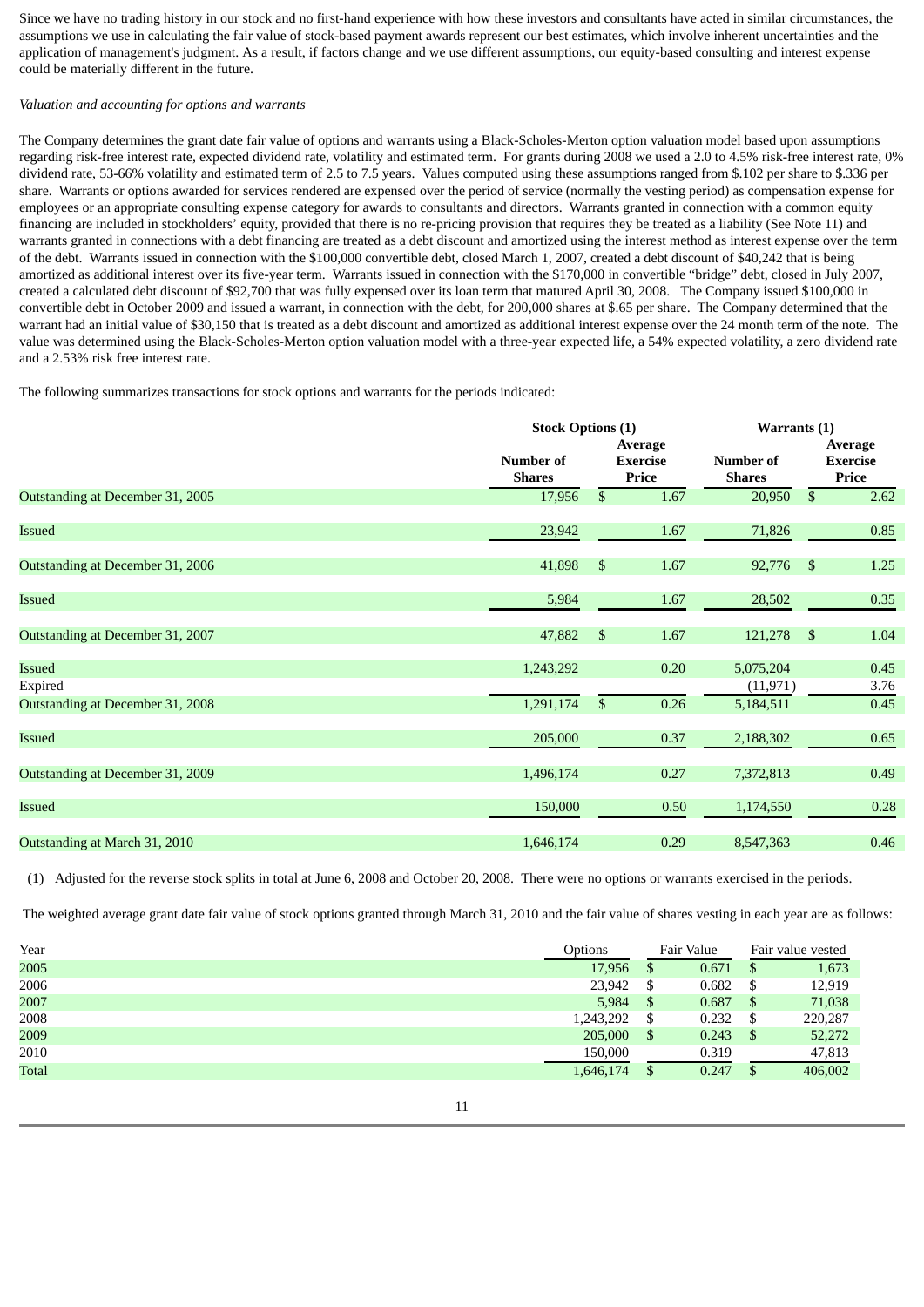At March 31, 2010, 1,504,506 stock options are fully vested and currently exercisable with a weighted average exercise price of \$.29 and a weighted average remaining term of 6.7 years. There are 8,367,363 warrants that are fully vested and exercisable. Stock based compensation recognized in the three months ended March 31, 2010 and 2009 544,000 and \$32,000, respectively. The following summarizes the status of options and warrants outstanding at March 31, 2010:

|              |                                 |    |               |                | Weighted<br>Average<br><b>Remaining</b> |  |
|--------------|---------------------------------|----|---------------|----------------|-----------------------------------------|--|
|              | <b>Range of Exercise Prices</b> |    | <b>Shares</b> | Life           |                                         |  |
| Options      |                                 |    |               |                |                                         |  |
| \$0.01       |                                 | \$ | 543,292       | $\mathfrak{S}$ | 8.18                                    |  |
| \$0.35       |                                 |    | 875,000       |                | 3.36                                    |  |
| \$0.50       |                                 |    | 180,000       |                | 8.64                                    |  |
| \$1.67       |                                 |    | 47,882        |                | 1.25                                    |  |
| <b>Total</b> |                                 |    | 1,646,174     |                |                                         |  |
| Warrants     |                                 |    |               |                |                                         |  |
| \$0.02       |                                 |    | 71,826        |                | 4.20                                    |  |
| \$0.10       |                                 |    | 800,000       |                | 2.92                                    |  |
| \$0.35       |                                 |    | 798,597       |                | 2.15                                    |  |
| \$0.46       |                                 |    | 4,972,498     |                | 1.37                                    |  |
| \$0.65       |                                 |    | 1,859,550     |                | 1.98                                    |  |
| \$1.67       |                                 |    | 44,892        |                | 1.45                                    |  |
| <b>Total</b> |                                 |    | 8,547,363     |                |                                         |  |

Stock options and warrants expire on various dates from August 2010 to February 2020.

Under terms of our agreement with investors in the October 2008 financing 1,920,000 shares of common stock were the maximum number of shares allocated to our existing shareholders at the time of the offering (also referred to as the original shareholders or the Founders). Since the total of our fully-diluted shares of common stock was greater than 1,920,000, in order for us to proceed with the offering, our board of directors approved a reverse stock split of 1-for-1.2545. After this split was approved, additional options and warrants were identified, requiring a second reverse stock split in order to reach the 1,920,000. The second reverse stock split on the reduced 1-for-1.2545 balance was determined to be 1-for-1.33176963. Taken together, if only one reverse stock were performed, the number would have been a reverse stock split of 1-for 1.670705.

On June 6, 2008, the Board of Directors approved the first reverse stock split. The authorized number of common stock of 20,000,000 was proportionately divided by 1.2545 to 15,942,607.

On October 20, 2008, the Board of Directors (i) approved the second reverse stock split pursuant to which the authorized number of shares of common stock of 15,942,607 was proportionately divided by 1.33177 to 11,970,994 and (ii) approved a resolution to increase the number of authorized shares of our common stock from 11,970,994 to 40,000,000, which was approved by the Company's shareholders holding a majority of the shares entitled to vote thereon at a special meeting of shareholders held on December 3, 2008.

### **Stock, Stock Options and Warrants Granted by the Company**

The following table is the listing of stock options and warrants as of March 31, 2010 by year of grant:

| <b>Stock Options:</b> |               |               |
|-----------------------|---------------|---------------|
| Year                  | <b>Shares</b> | Price         |
| 2005                  | 17,956 \$     | 1.67          |
| 2006                  | 23,942        | 1.67          |
| 2007                  | 5,984         | $.35 - 1.67$  |
| 2008                  | 1,243,292     | $.01 - .35$   |
| 2009                  | 205,000       | $.35 - .50$   |
| 2010                  | 150,000       | .50           |
| Total                 | 1,646,174 \$  | $.01 - $1.67$ |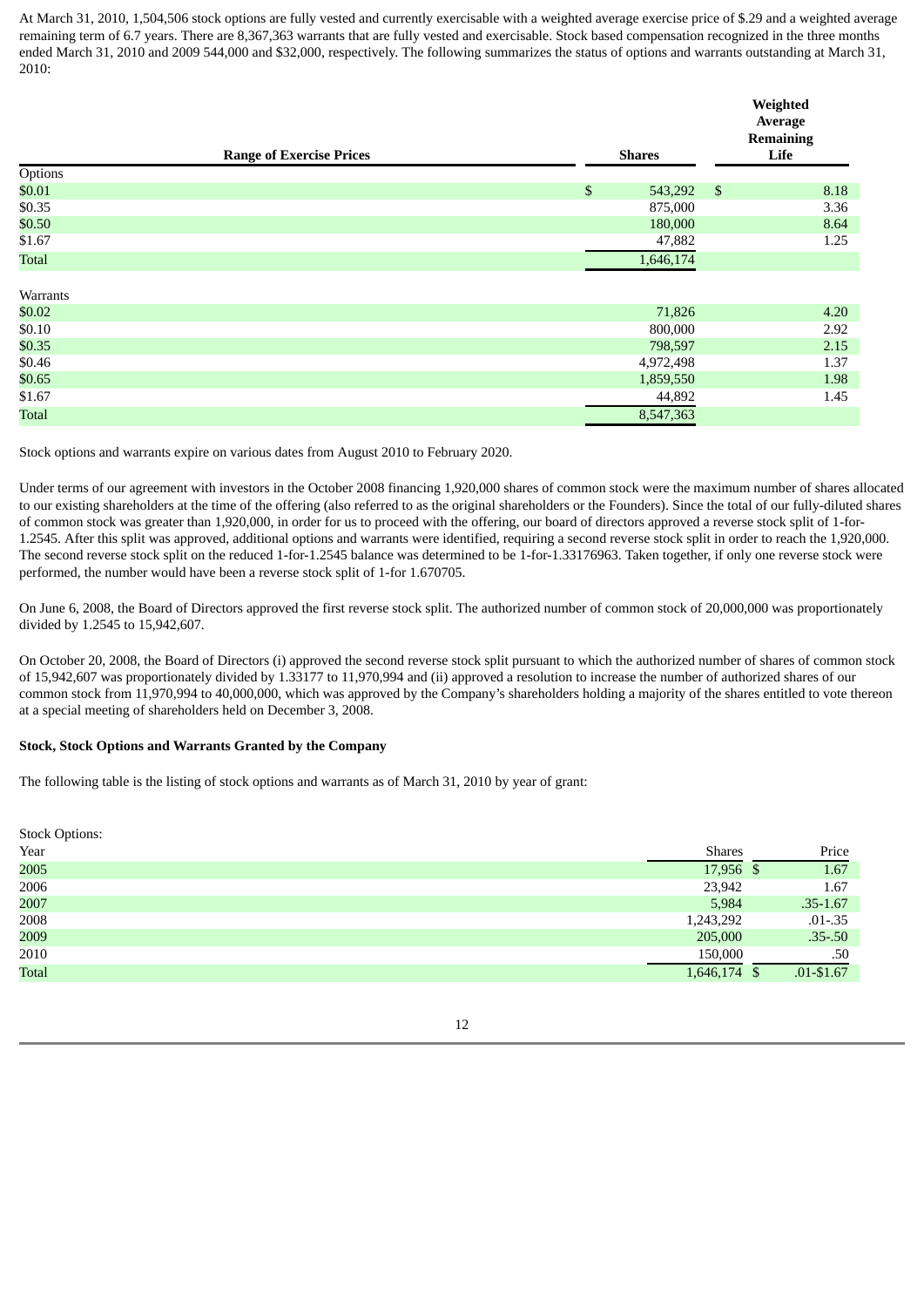| Warrants: |               |               |
|-----------|---------------|---------------|
| Year      | <b>Shares</b> | Price         |
| 2005      | 8,979 \$      | 1.67          |
| 2006      | 71,826        | $.02 - 1.67$  |
| 2007      | 28,502        | .35           |
| 2008      | 5,075,204     | $.02 - .46$   |
| 2009      | 2,188,302     | $.35 - .65$   |
| 2010      | 1,174,550     | $.10 - .65$   |
| Total     | 8,547,363 \$  | $.02 - $1.67$ |

### **NOTE 4 – RESTRICTED CASH IN ESCROW**

Under terms of the escrow agreement established in connection with the October 2008 financing, certain amounts were to be withheld to pay legal, accounting and placement agent fees as well as to pay for investor relations activities that commenced upon receiving an effective registration of the Company's stock and an initial listing with the OTC Bulletin Board. All amounts related to legal, accounting and placement agent fees have been disbursed and the current balance is solely being held to fund investor relations activities.

During the fourth quarter of 2009, \$60,000 was released to pay for investor relations activities. Additionally, \$35,500 was released during the first quarter of 2010 to pay for accounting expenses. The balance in this escrow account will be expended on investor relations, accounting or legal activities or will be released to the Company if we should withdraw our public company registration or otherwise by mutual agreement of the investors who established the escrow as a condition of the October 2008 financing.

### **NOTE 5 – LOSS PER SHARE**

The following table presents the shares used in the basic and diluted loss per common share computations:

|                                                                     |      | <b>Three Months Ended</b><br>March 31, | From<br>April 23, 2002<br>(Inception) To |                       |
|---------------------------------------------------------------------|------|----------------------------------------|------------------------------------------|-----------------------|
|                                                                     |      | 2010                                   | 2009                                     | March 31, 2010        |
| Numerator<br>Net Loss available in basic and<br>diluted calculation | $\$$ | $(751,504)$ \$                         | (1,005,464)                              | (6,780,872)<br>-\$    |
| Denominator<br>Weighted average common shares<br>oustanding-basic   |      | 11,756,647                             | 8,147,508                                | 2,661,163             |
| Effect of dilutive stock options and<br>warrants $(1)$              |      | ٠                                      |                                          | ۰                     |
| Weighted average common shares<br>outstanding-diluted               |      | 11,756,647                             | 8,147,508                                | 2,661,163             |
| Loss per common share-basic<br>and diluted                          | \$   | (0.06)                                 |                                          | (0.12)<br>(2.55)<br>S |

(1) The number of options and warrants outstanding as of March 31, 2010 and March 31, 2009 are 10,193,537 and 7,210,780 respectively. The effect of the shares that would be issued upon exercise has been excluded from the calculation of diluted loss per share because those shares are anti-dilutive.

### **NOTE 6 – INCOME TAXES**

The provision for income taxes consists of an amount for taxes currently payable and a provision for tax consequences deferred to future periods. Deferred income taxes are recognized for the future tax consequences attributable to differences between the financial statement carrying amounts of existing assets and liabilities and their respective tax bases. Deferred income tax assets and liabilities are measured using enacted tax rates expected to apply to taxable income in the years in which those temporary differences are expected to be recovered or settled.

There is no income tax provision in the accompanying statement of operations due to the cumulative operating losses that indicate a 100% valuation allowance for the deferred tax assets and state income taxes is appropriate.

Federal and state income tax return operating loss carryovers as of March 31, 2010, were approximately \$6,166,000 and will begin to expire between 2017 and 2019.

The valuation allowance has been recorded due to the uncertainty of realization of the benefits associated with the net operating losses. Future events and changes in circumstances could cause this valuation allowance to change.

The components of deferred income taxes at March 31, 2010 and December 31, 2009 are as follows:

|                           | March 31,<br>2010 |      | December 31,<br>2009 |
|---------------------------|-------------------|------|----------------------|
| Deferred Tax Asset:       |                   |      |                      |
| <b>Net Operating Loss</b> | 1,440,000         | - \$ | 1,278,000            |
| Total Deferred Tax Asset  | 1,440,000         |      | 1,278,000            |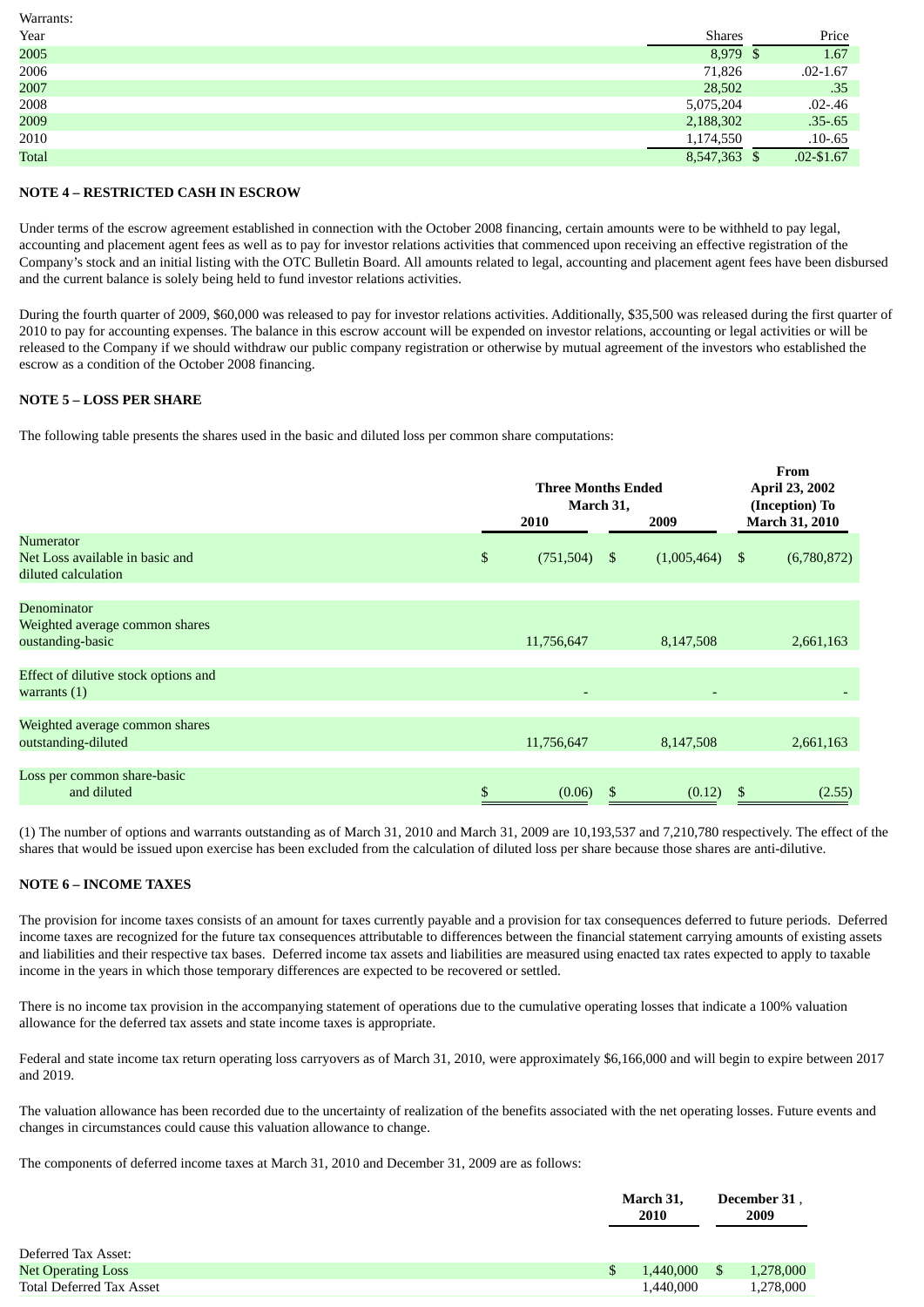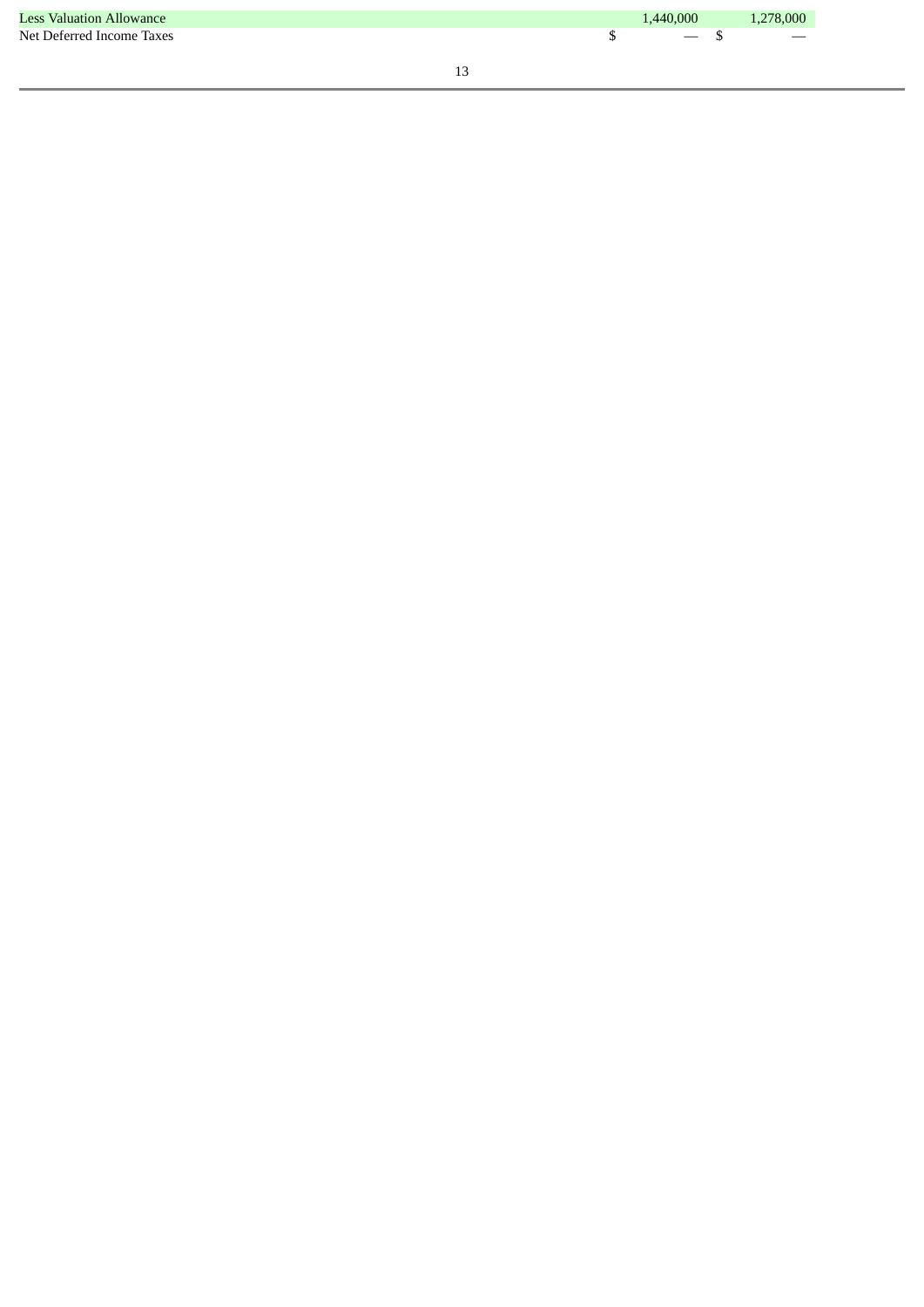### **NOTE 7 – NOTES PAYABLE**

The Company has a convertible debenture with Andcor Companies, Inc. ("Andcor") of \$10,000 with interest at 10.25% that matured in 2007. The debenture is convertible to the Company's common stock at the lower of \$0.90 per share or the price per share at which the next equity financing agreement is completed, and is now re-set to \$.35 per share. The convertible debenture has not yet been paid, and it is currently in default. While Andcor could demand payment on this note at any time, they have verbally expressed an interest in working with us to wait until additional funds are secured by the Company. Further, Andcor has left open the possibility of converting the note into shares of the Company's common stock, which would require no cash outlay by the Company.

### **NOTE 8 – LONG-TERM DEBT**

Long-term debt is as follows:

|                                                                                                           | March 31,<br><b>2010</b> | December 31,<br>2009 |
|-----------------------------------------------------------------------------------------------------------|--------------------------|----------------------|
| Note payable to bank in monthly installments of \$1,275, including variable interest at 2% above the      |                          |                      |
| prevailing prime rate (3.25% at March 31, 2010), to August 2011 when the remaining balance is payable.    |                          |                      |
| The note is personally guaranteed by former executives of the Company.                                    | 21,084                   | 24,601               |
| Notes payable to two individuals, net of discounts of \$15,426 and \$17,438, with interest only payments  |                          |                      |
| at 12% to March 2012 when the remaining balance is payable. The notes are convertible into 285,715        |                          |                      |
| shares of stock in the Company at \$.35 per share.                                                        | 82,562                   | 82,562               |
| Note payable issued on October 26, 2009 to the parents of one our officers, net of a discount of \$23,666 |                          |                      |
| and \$27,435 discount, with interest at 8% to October 26, 2011 and convertible into 200,000 shares of     |                          |                      |
| common stock at \$.50 per share.                                                                          | 76,334                   | 72,565               |
| Notes payable issued to one company and two individuals in January, 2010. The notes bear interest at      |                          |                      |
| 8%, are due in October 2010 and are convertible into shares of common stock, at the election of the       |                          |                      |
| lender, at 50% of the weighted average trading price over a consecutive 10 days of trading.               | 200,000                  |                      |
|                                                                                                           |                          |                      |
| Total                                                                                                     | 381,991                  | 179,728              |
| Less amount due within one year                                                                           | 263,620                  | 63,620               |
| Long-Term Debt                                                                                            | 118,371                  | 116,108              |

Cash payments for interest were \$1,718 for the year ended December 31, 2009 and \$292 for the three months ended March 31, 2010. The convertible debenture of \$10,000 (discussed in Note 7), is delinquent and could be called by the holders, putting additional strains on our liquidity. The note for \$170,000 contained provisions for a one-time penalty of \$25,000 if this registration statement is not filed within 120 days of August 31, 2008 and \$5,000 per 30 day period, after February 27, 2009, until the registration statement is declared effective by the SEC. The total accrued interest and penalty in the amount of \$86,454 was converted into 315,351 shares of stock and the \$170,000 principal balance was converted into 620,095 shares of common stock as of October 19, 2009. In addition, beginning March 2009 the Company was obligated to issue additional shares to the investors who purchased units in October 2008 financing equal to 2% of the units sold for each month until the registration is declared effective. The Company is obligated to issue 710,248 shares as a result of an effective registration on October 19, 2009.

Principal payments required during the years 2010 to 2014 are:

| $2010 -$ | ۰  | 273,620 |
|----------|----|---------|
| $2011 -$ | Ψ  | 60,981  |
| $2012 -$ | ۰  | 100,000 |
| $2013 -$ | ω  |         |
| 2014     | ۰D |         |

### **NOTE 9 – RENT OBLIGATION**

The Company leases it principal office under a non-cancelable lease that extends 5 years. In addition to rent the Company also pays real estate taxes, repairs and maintenance on the leased property. Rent expense, including taxes, utilities and maintenance was \$11,928 and \$7,705 in the three months ended March 31, 2010 and 2009, respectively.

The Company's rent obligation for the years 2010 to 2013 is as follows:

| 2010 | \$<br>29,000 |
|------|--------------|
| 2011 | 30,000       |
| 2012 | 30,000       |
| 2013 | 26,000       |
|      |              |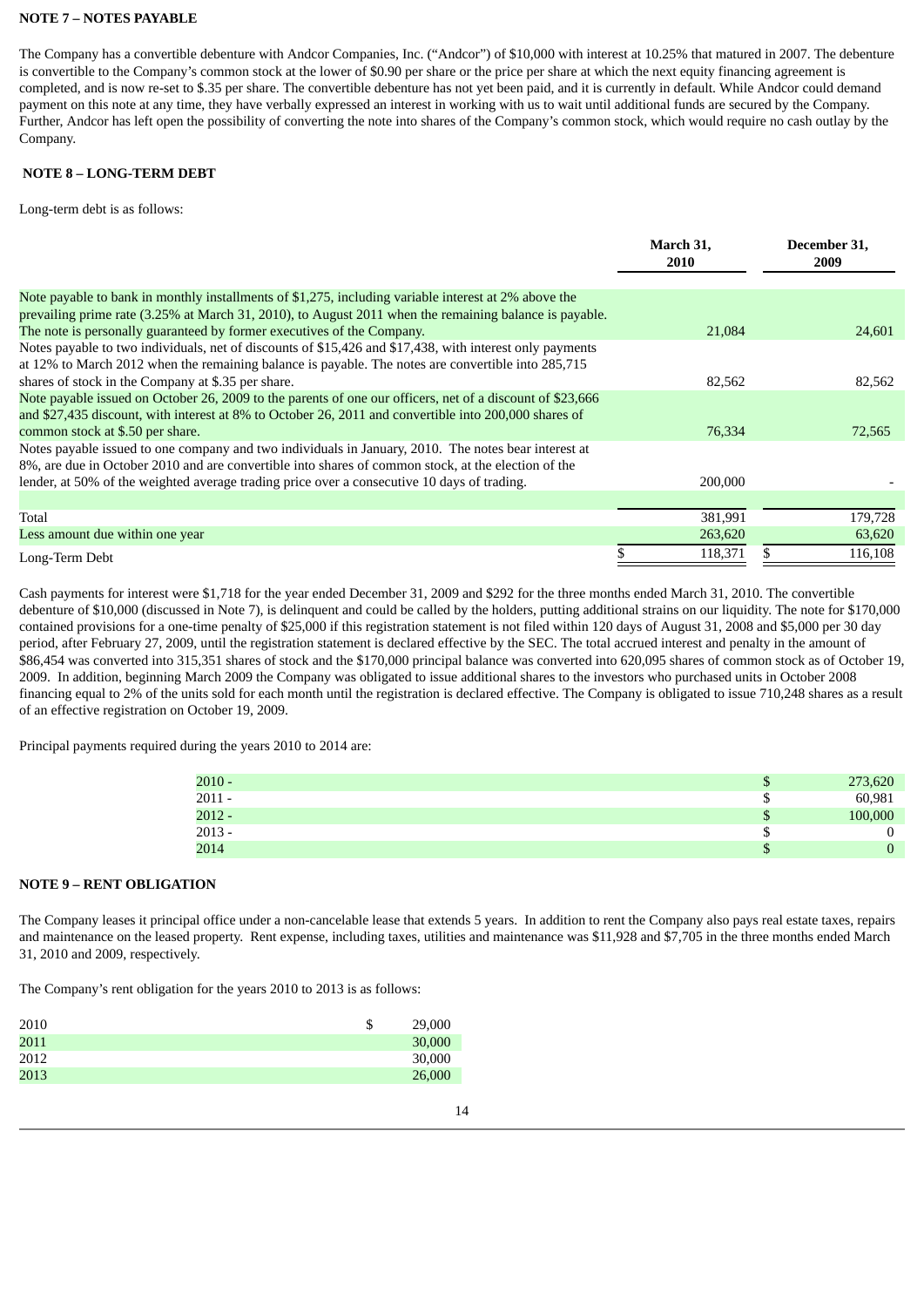### **NOTE 10 – LIABILITY FOR EQUITY-LINKED FINANCIAL INSTRUMENTS**

The Company adopted ASC 815- *Derivatives and Hedging* ("ASC 815") on January 1, 2009. ASC 815 mandates a two-step process for evaluating whether an equity-linked financial instrument or embedded feature is indexed to the entity's own stock. It is effective for fiscal years beginning after December 15, 2008, and interim periods within those fiscal years, which was our first quarter of 2009. Most of the warrants issued by the Company contain a strike price adjustment feature, which upon adoption of ASC 815, changed the classification (from equity to liability) and the related accounting for warrants with a \$479,910 estimated fair value of as of January 1, 2009. An adjustment was made to remove \$486,564 from paid-in capital (the cumulative values of the warrants on their grant dates), a positive adjustment of \$6,654 was made to accumulated deficit, representing the gain on valuation from the grant date to January 1, 2009, and booked \$479,910 as a liability.

The January 1, 2009 valuation was computed using the Black-Scholes valuation model based upon a 2.5 year expected term, an expected volatility of 63%, an exercise price of \$.46 per share, a stock price of \$.35, a zero dividend rate and a 1.37% risk free interest rate. Subsequent to January 1, 2009 these warrants were revalued at the end of each quarter and a gain or loss was recorded based upon their increase or decrease in value during the quarter. Likewise, new warrants that were issued during 2009 and 2010 were valued, using the Black-Scholes valuation model on their date of grant and an entry was made to reduce paid-in capital and increase the liability for equity-linked financial instruments. These warrants were also re-valued at the end of each quarter based upon their expected life, the stock price, the exercise price, assumed dividend rate, expected volatility and risk free interest rate.

The inputs to the Black-Scholes model during 2009 and 2010 were as follows:

| Stock price                | \$.35 to \$.50     |
|----------------------------|--------------------|
| Exercise price             | \$.46 to \$.65     |
| <b>Expected life</b>       | 2.00 to 3.00 years |
| <b>Expected volatility</b> | 63% to 66%         |
| Assumed dividend rate      | $-9/2$             |
| Risk free interest rate    | .895% to 1.375%    |

The original valuations, annual gain/(loss) and end of year valuations are shown below:

|                                            |          | Initial<br>Value |   | Annual<br>Gain (Loss) | Value at<br>12/31/2009 | 1 st Quarter<br>Gain (Loss) | Value at<br>March 31, 2010 |
|--------------------------------------------|----------|------------------|---|-----------------------|------------------------|-----------------------------|----------------------------|
| January 1, 2009 Adoption                   |          | 479.910          | S | $(390, 368)$ \$       | 870,278                | 57,547                      | 812,730                    |
| Warrants issued in quarter ended 6/30/09   |          | 169,854          |   | 20,847                | 149,007                | 41,730                      | 107,277                    |
| Warrants issued in quarter ended 9/30/09   |          | 39,743           |   | (738)                 | 40,481                 | 12,371                      | 28,110                     |
| Warrants issued in quarter ended 12/31/09  |          | 12,698           |   | 617                   | 12,081                 | 362                         | 11,319                     |
|                                            | Total \$ | 702,205          |   | $(369, 642)$ \$       | 1,071,847              |                             |                            |
| Warrants issued in quarter ended 3/31/2010 |          | 25,553           |   |                       |                        | 138                         | 25,414                     |
|                                            |          |                  |   |                       | Total \$               | 112.549 \$                  | 984,851                    |

### **NOTE 11 - RELATED PARTY**

The Company entered into agreements, in 2008, with our Chairman of the Board Lawrence Gadbaw, and in 2009 with board member, Peter Morawetz, to pay Mr. Gadbaw \$25,000 and Mr. Morawetz \$30,000 upon the Company raising \$3 million in new equity. Mr. Gadbaw will also be paid the balance, if any, due under his separation agreement from 2008. This amount was \$46,000 upon signing the agreement in 2008, is payable at \$2,000 per month, and \$10,000 remains in accounts payable as of March 31, 2010. Mr. Morawetz will also receive a stock option for 75,000 shares at \$.35 per share and Mr. Gadbaw will receive a stock option for 160,000 shares at \$.35 per share upon the Company raising \$3 million.

### **ITEM 2. Management's Discussion and Analysis of Financial Condition and Results of Operations**

### **Overview**

Our Company was incorporated in Minnesota in April 2002. We are an early-stage development company developing an environmentally conscientious system for the collection and disposal of infectious fluids that result from surgical procedures and post-operative care. We achieved our first sale in June 2009. Since our inception in 2002, we have invested significant resources into product development and in preparing for approval from the FDA. We believe that our success depends upon converting the traditional process of collecting and disposing of infectious fluids from the operating rooms of medical facilities to our wall-hung Fluid Management System ("FMS") and use of our proprietary cleaning fluid.

Since inception, we have been unprofitable. We incurred a net loss of approximately \$752,000 for the three months ended March 31, 2010 compared to approximately \$1,005,000 for the three months ended March 31, 2009. As of March 31, 2010, we had an accumulated deficit of approximately \$6,781,000. As a company in the early stage of development, our limited history of operations makes prediction of future operating results difficult. We believe that period to period comparisons of our operating results should not be relied on as predictive of our future results.

We are an early-stage development stage company and we have been focused on finalizing our production and obtaining final FDA clearance to sell our product to the medical facilities market. FDA final clearance was obtained on April 1, 2009. Our FMS will be sold through independent medical distributors and manufacturers representatives that are intended to enhance acceptability in the marketplace. We are currently in the process of signing agreements with independent sales representatives and product installation organizations and conducting training sessions. We achieved our first billable shipment in June 2009 and are hopeful to receive several orders during 2010. Since FDA clearance was only received on April 1, 2009, and because we have been operating with insufficient working capital to build and ship products to fulfill existing orders, it is too early to know with a high degree of confidence how quickly, and in what amounts, new orders will develop.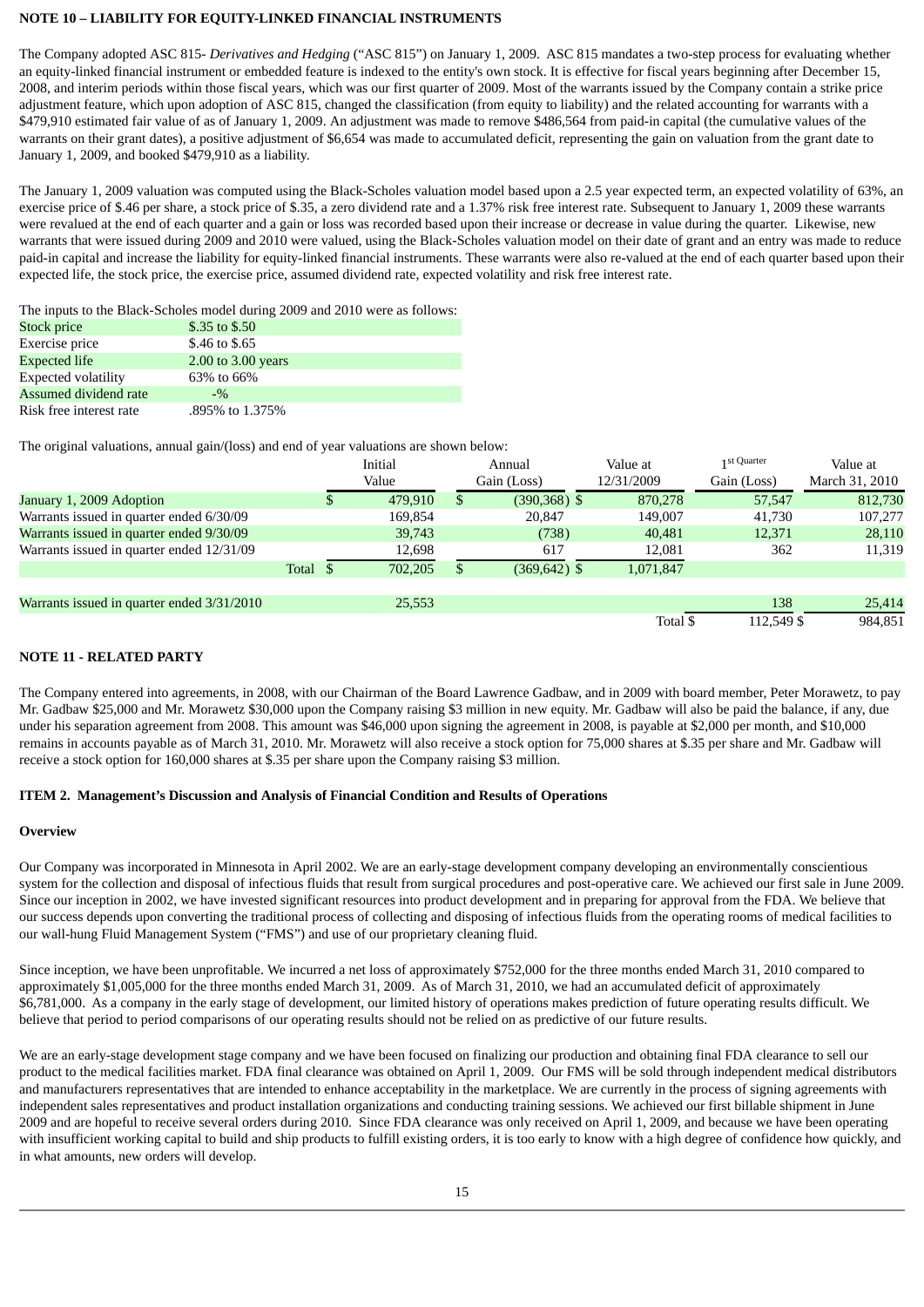Since we do not expect to generate sufficient revenues in 2010 to fund our capital requirements, our capital needs for the next 12 months are expected to be approximately \$3 million even though we plan to use outside third party contract manufacturers to produce the FMS and independent sales representatives to sell the FMS. Our future cash requirements and the adequacy of available funds will depend on our ability to sell our FMS and related products now that FDA final clearance has been obtained. We expect that we will require additional funding to finance operating expenses and to enter the international marketplace.

As of March 31, 2010, we have funded our operations through a bank loan of \$41,400, an equity investment of \$68,000 from the Wisconsin Rural Enterprise Fund ("WREF") and \$30,000 in early equity investment from several individuals. WREF had also previously held debt in the form of three loans of \$18,000, \$12,500 and \$25,000. In December 2006, WREF converted two of the loans totaling \$37,500 into 43,000 shares of common stock. In August 2006, we secured a \$10,000 convertible loan from one of our vendors. In February 2007, we obtained \$4,000 in officer and director loans and in March 2007, we arranged a \$100,000 convertible note from two private investors. In July 2007, we obtained a convertible bridge loan of \$170,000. In June 2008, we paid off the remaining \$18,000 loan from WREF and have raised approximately \$1.6 million through our October 2008 financing. During 2009, we raised an additional \$625,000 in a private placement of 1,200,000 stock Units at \$.50 per Unit, which Units included one share of stock and a warrant to purchase one share of stock at \$.65 per share; and, \$100,000 in convertible debt convertible into common stock at \$.50 per share and a warrant to purchase 200,000 shares at \$.65 per share. In the first quarter of 2010, the Company raised \$87,275 in common equity by issuing 174,550 stock Units at \$.50 per Unit, which Units included one share of common stock and a warrant to purchase one share of common stock at \$.65 per share. We also borrowed \$200,000 from certain investors. The notes bear interest at 8% and are convertible into common stock of the Company at 50% of the weighted average trading price of the Company's stock over a ten-day trading period.

#### **Critical Accounting Policies and Estimates and Recent Accounting Developments**

### **Critical Accounting Policies and Estimates**

The discussion and analysis of our financial condition and results of operations are based upon our audited Financial Statements, which have been prepared in accordance with U.S. Generally Accepted Accounting Principles ("GAAP"). The preparation of these financial statements requires management to make estimates and assumptions that affect the reported amounts of assets and liabilities as of the date of our financial statements, the reported amounts of revenues and expenses during the reporting periods presented, as well as our disclosures of contingent assets and liabilities. On an ongoing basis, we evaluate our estimates and assumptions, including, but not limited to, fair value of stock-based compensation, fair value of acquired intangible assets and goodwill, useful lives of intangible assets and property and equipment, income taxes, and contingencies and litigation.

We base our estimates and assumptions on our historical experience and on various other information available to us at the time that these estimates and assumptions are made. We believe that these estimates and assumptions are reasonable under the circumstances and form the basis for our making judgments about the carrying values of our assets and liabilities that are not readily apparent from other sources. Actual results and outcomes could differ from our estimates.

Our significant accounting policies are described in Note 1 *Summary of Significant Accounting Policies,* in Notes to Financial Statements of this Form 10-Q. We believe that the following discussion addresses our critical accounting policies and reflect those areas that require more significant judgments, and use of estimates and assumptions in the preparation of our Financial Statements.

*Revenue Recognition.* We recognize revenue in accordance with the SEC's Staff Accounting Bulletin No. 101, *Revenue Recognition in Financial Statements*, as amended by Staff Accounting Bulletin No. 104 (together, SAB 101), and Statement of Financial Accounting Standards No. 48, *Revenue Recognition When Right of Return Exists* (SFAS 48).

Revenue is recognized when persuasive evidence of an arrangement exists, delivery has occurred, the fee is fixed and determinable and collectability is probable. Delivery is considered to have occurred upon either shipment of the product or arrival at its destination based on the shipping terms of the transaction. Our standard terms specify that shipment is FOB BioDrain and we will, therefore recognize revenue upon shipment in most cases. This revenue recognition policy applies to shipments of our FMS units as well as shipments of cleaning solution kits. When these conditions are satisfied, we recognize gross product revenue, which is the price we charge generally to our customers for a particular product. Under our standard terms and conditions there is no provision for installation or acceptance of the product to take place prior to the obligation of the customer. The customer's right of return is limited only to our standard warranty whereby we replace or repair, at our option, and it would be very rare that the unit or significant quantities of cleaning solution kits may be returned. Additionally, since we buy both the FMS units and cleaning solution kits from "turnkey" suppliers we would have the right to replacements from the suppliers if this situation should occur.

*Stock-Based Compensation.* Effective January 1, 2006, we adopted SFAS No. 123 (revised 2004), *Share-Based Payment* (SFAS 123(R)) which replaced SFAS No. 123, *Accounting for Stock-Based Compensation* (SFAS 123) and superseded Accounting Principles Board (APB) Opinion No. 25, *Accounting for Stock Issued to Employees* (APB 25) now codified into FASB ASC 718, *Compensation-Stock Compensation* ("ASC 718"). Under ASC 718, stock-based employee compensation cost is recognized using the fair value based method for all new awards granted after January 1, 2006 and unvested awards outstanding at January 1, 2006. Compensation costs for unvested stock options and non-vested awards that were outstanding at January 1, 2006, are being recognized over the requisite service period based on the grant-date fair value of those options and awards as previously calculated under SFAS 123 for pro forma disclosures, using a straight-line method. We elected the modified-prospective method in adopting SFAS 123(R), under which prior periods are not retroactively restated.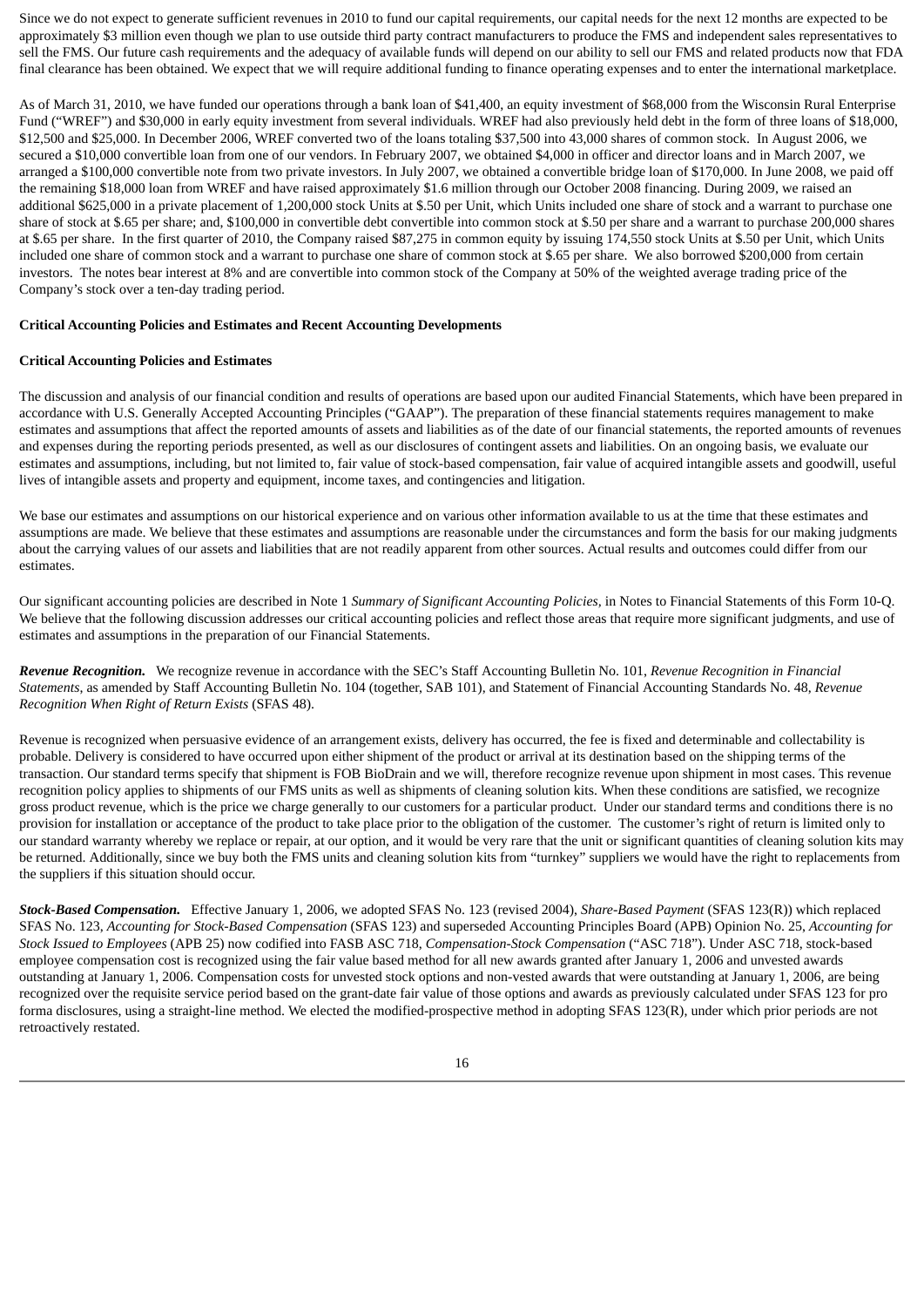ASC 718 requires companies to estimate the fair value of stock-based payment awards on the date of grant using an option-pricing model. We use the Black-Scholes-Merton option-pricing model which requires the input of significant assumptions including an estimate of the average period of time employees and directors will retain vested stock options before exercising them, the estimated volatility of our common stock price over the expected term, the number of options that will ultimately be forfeited before completing vesting requirements and the risk-free interest rate.

Because we have limited historical trading data on our stock we relied upon trading data from a composite of 10 medical companies traded on major exchanges and 15 medical companies traded on the Over-the-Counter Bulletin Board ("OTCBB") to help us arrive at expectations as to volatility of our own common stock. Likewise, we have limited history of option and warrant exercises because there was no liquidity in our stock as a private company and we were required to make a significant judgment as to expected option and warrant exercise patterns in the future regarding employee and director options and warrants. In the case of options and warrants issued to consultants and investors we used the legal term of the option/warrant as the estimated term unless there was a compelling reason to use a shorter term. The measurement date for employee and non-employee options and warrants is the grant date of the option or warrant. The vesting period for options that contain service conditions is based upon management's best estimate as to when the applicable service condition will be achieved. Changes in the assumptions can materially affect the estimate of fair value of stock-based compensation and, consequently, the related expense recognized. The assumptions we use in calculating the fair value of stock-based payment awards represent our best estimates, which involve inherent uncertainties and the application of management's judgment. As a result, if factors change and we use different assumptions, our equity-based compensation expense could be materially different in the future. See Note 3, *Stock-Based Compensation,* in Notes to Financial Statements, for additional information.

When an option or warrant is granted in place of cash compensation for services we deem the value of the service rendered to be the value of the option or warrant. In most cases, however, an option or warrant is granted in addition to other forms of compensation and its separate value is difficult to determine without utilizing an option pricing model. For that reason we also use the Black-Scholes-Merton option-pricing model to value options and warrants granted to non-employees, which requires the input of significant assumptions including an estimate of the average period that investors or consultants will retain vested stock options and warrants before exercising them, the estimated volatility of our common stock price over the expected term, the number of options and warrants that will ultimately be forfeited before completing vesting requirements and the risk-free interest rate. Changes in the assumptions can materially affect the estimate of fair value of stock-based compensation and, consequently, the related expense recognizes that. Since we have limited trading history in our common stock and minimal experience with how these investors and consultants have acted in similar circumstances, the assumptions we use in calculating the fair value of stock-based payment awards represent our best estimates, which involve inherent uncertainties and the application of management's judgment. As a result, if factors change and we use different assumptions, our equity-based consulting and interest expense could be materially different in the future.

Since our common stock has limited public trading history, we were required to take an alternative approach to estimating future volatility and the future results could vary significantly from our estimates. We compiled historical volatilities over a period of 2-7 years of 15 small-cap medical companies traded on major exchanges and10 medical companies in the middle of the market cap size range on the OTCBB and combined the results using a weighted average approach. In the case of standard options to employees, we determined the expected life to be the midpoint between the vesting term and the legal term. In the case of options or warrants granted to non-employees, we estimated the life to be the legal term unless there was a compelling reason to make it shorter.

*Valuation of Intangible Assets.* We review identifiable intangible assets for impairment in accordance with ASC 360-*Property, Plant and Equipment* ("ASC 360"), whenever events or changes in circumstances indicate the carrying amount may not be recoverable. Our intangible assets are currently solely the costs of obtaining trademarks and patents. Events or changes in circumstances that indicate the carrying amount may not be recoverable include, but are not limited to, a significant change in the medical device marketplace and a significant adverse change in the business climate in which we operate. If such events or changes in circumstances are present, the undiscounted cash flows method is used to determine whether the intangible asset is impaired. Cash flows would include the estimated terminal value of the asset and exclude any interest charges. If the carrying value of the asset exceeds the undiscounted cash flows over the estimated remaining life of the asset, the asset is considered impaired, and the impairment is measured by reducing the carrying value of the asset to its fair value using the discounted cash flows method. The discount rate utilized is based on management's best estimate of the related risks and return at the time the impairment assessment is made.

Our accounting estimates and assumptions bear various risks of change, including the length of the current recession facing the United States, the expansion of the slowdown in consumer spending in the U.S. medical markets despite the early expressed opinions of financial experts that the medical market would not be as affected as other markets and failure to gain acceptance in the medical market.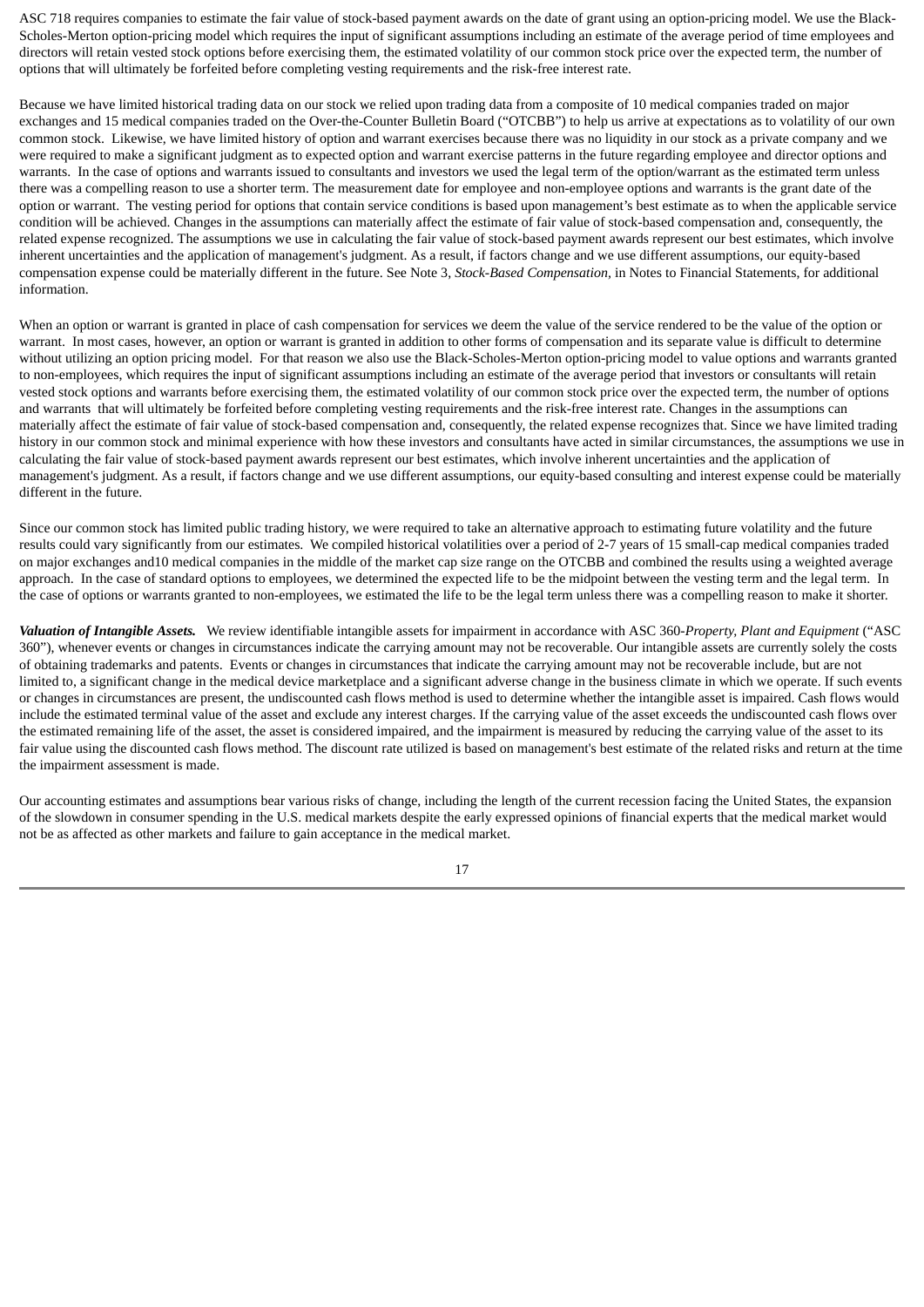#### **Recent Accounting Developments**

In June 2009, the FASB issued SFAS No. 168, "*The FASB Accounting Standards Codification and the Hierarchy of Generally Accepted Accounting Principles,"* which is incorporated in FASB Accounting Standards Codification (ASC). Topic 105, *Generally Accepted Accounting Principles*, identifies the ASC as the authoritative source of generally accepted accounting principles in the United States. Rules and interpretive releases of the SEC under federal securities laws are also sources of authoritative GAAP for SEC registrants. This standard is effective for financial statements issued for reporting periods that end after September 15, 2009. The Company adopted SFAS No. 168 during the quarter ended June 30, 2009.

Effective June 30, 2009, the Company adopted Financial Accounting Standards Board Accounting Standards Codification (ASC) Topic 855,"*Subsequent Events*." ASC Topic 855 addresses the types and timing of events that should be reported in the financial statements for events occurring between the balance sheet date and the date the financial statements are issued or available to be issued. The Company reviewed subsequent events for inclusion in the financial statements through the filing date of this Report on Form 10-Q. The adoption of the ASC Topic did not affect the Company's financial position or results of operations.

#### **Results of Operations**

#### **Three months ended March 31, 2010 and 2009**

*Revenue.* The Company recorded \$288 in revenue in the three months ended March 31, 2010 and no revenue during the three months ended March 31, 2009. The Company received its first order for four FMS units and a case of cleaning solution kits from a hospital in Texas and shipped the first FMS unit and the cleaning solution kits in June 2009. The revenue was approximately \$14,000 for the FMS unit, approximately \$1,000 for the cleaning solution kits and \$750 for installation. The revenue in the first quarter of 2010 was for disposable supplies purchased by a beta site customer. The Company expects the revenue for FMS units to increase significantly at such time as we obtain sufficient financing to pay our contract manufacturer to produce and ship the product.

*Cost of sales.* Cost of sales was \$140 in the three months ended March 31, 2010 and \$0 in the three months ended March 31, 2009. The gross profit margin was approximately 50% for the cleaning solution kits in the three months ended March 31, 2010 but should increase over time as volume purchasing discounts on both the equipment and the cleaning solution begin to take effect.

*General and Administrative expense.* General and administrative expense primarily consists of, management salaries, professional fees, consulting fees, travel expense, administrative fees and general office expenses.

General and Administrative (G&A) expenses increased to \$712,000 in the three months ended March 31, 2010 from \$267,000 in the three months ended March 31, 2009. The increase in the three months ended March 31, 2010 was primarily due to a \$527,000 increase in stock-based consulting expense for stock and warrants issued to five consultants who were engaged to raise new funds and to increase public awareness in our stock through an investor relations program. Total G&A expenses are expected to increase due to increased insurance premiums, investor relations expenses and audit fees, resulting from becoming a public company, but otherwise remain relatively constant over the next several quarters.

*Operations expense.* Operations expense primarily consists of expenses related to product development and prototyping and testing in the Company's current stage.

Operations expense decreased to \$65,000 in the three months ended March 31, 2010 from \$124,000 in the three months ended March 31, 2009. The decrease was primarily due to a \$70,000 reduction in consulting and testing expenses as a result of the Company obtaining FDA clearance in April 2009. Operations expense in the next several quarters is expected to increase significantly as the Company expects to commence shipments of FMS units as soon as we obtain sufficient financing to pay our contract manufacturer to build and ship the units.

*Sales and Marketing expense.* Sales and marketing expense consists of expenses required to sell products through independent representatives, attendance at trades shows, product literature and other sales and marketing activities.

Sales and marketing expenses decreased to \$73,000 in the three months ended March 31, 2010 from \$103,000 in the three months ended March 31, 2009. The decrease in expense was primarily related to a \$16,000 reduction in marketing supplies expense and a \$14,000 reduction in trade show expense. During fiscal 2009 and the first quarter of fiscal 2010, the Company has operated on a minimal marketing budget as a result of limited funding but we expect to increase our trade show, promotion and travel expense significantly after we received significant funding.

*Interest expense*. Interest expense was relatively unchanged in the three months ended March 31, 2010 compared to the three months ended March 31, 2009. The (Gain)/Loss on revaluation of equity-linked financial instruments, however, represented a gain of \$113,000 in the three months ended March 31, 2010 compared to a loss of \$497,000 in the three months ended March 31, 2009. The gain in the current period resulted from a slight reduction in the risk free interest rate used in the valuation model as well as a reduction in the remaining life and a stable underlying stock price.

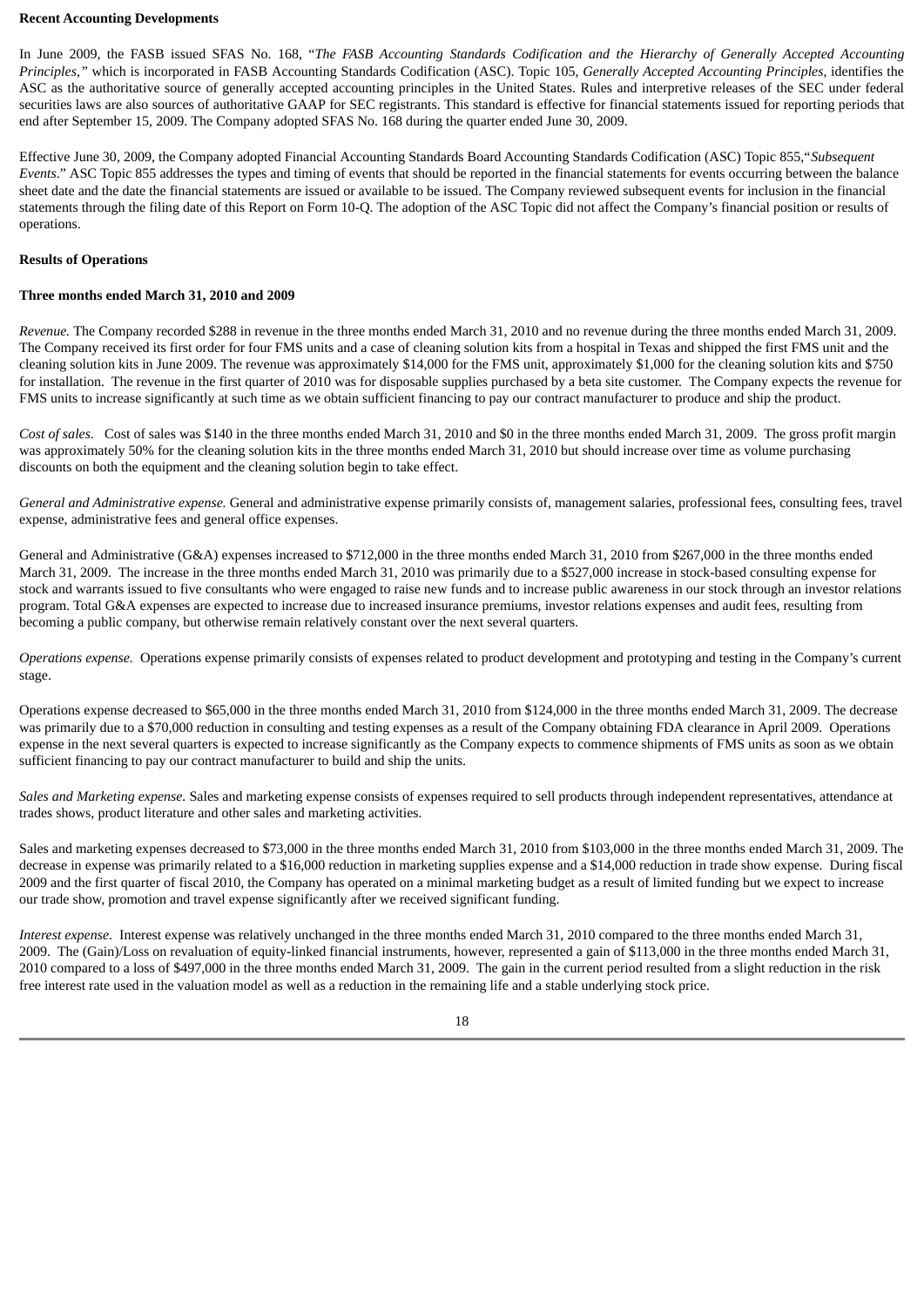#### **Liquidity and Capital Resources**

We had a cash balance of \$40,612 as of March 31, 2010 and \$16,632 as of December 31, 2009. Since our inception, we have incurred significant losses. As of March 31, 2010 we had an accumulated deficit of \$6,781,000. We have not achieved profitability and anticipate that we will continue to incur net losses for the foreseeable future. We expect that our operations expense, including product development expense, sales and marketing and general and administrative expenses will increase, and as a result we will need to generate significant revenue to achieve profitability.

There is no certainty that access to needed capital will be successful. We have not depended on the future exercise of outstanding warrants to provide additional funding.

To date, our operations have been funded through a bank loan in the original amount of \$41,400, private party loans totaling \$10,000, convertible debt in the amounts of \$170,000 and \$400,000 and equity investments totaling approximately \$2,400,000. As of March 31, 2010 we had accounts payable of \$808,000 and accrued liabilities of \$210,000.

### **Three months ended March 31, 2010 and 2009**

Net cash used in operating activities was \$295,000 in the three months ended March 31, 2010 compared to \$336,000 net cash used in operating activities in the three months ended March 31, 2009. Although the net loss in the first quarter of fiscal 2010 was approximately \$250,000 less than in the first quarter of fiscal 2009, the fiscal 2009 period included a non-cash loss of \$497,000 on the valuation of equity-linked securities which offset, in part, the use of cash from operations resulting from the net loss.

Net cash used in investing activities was \$0 in the three months ended March 31, 2010 and 2009, respectively. There has been no investing activities since the Company invested in new furniture and patents in 2008. The Company will likely increase its cash used in investing activities in the next several quarters as we prepare to support the expected growth in sales.

Net cash provided by financing activities was \$319,000 in the three months ended March 31, 2010 compared to a net use of \$3,000 in the three months ended March 31, 2009. The Company expects to show additional cash provided by financing activities in fiscal 2010.

Based on our current operating plan we believe that we have sufficient cash, cash equivalents and short-term investment balances through approximately the end of the second quarter of fiscal 2010, after which an additional financing of \$2 million is anticipated. While holders of our warrants could exercise and provide cash to us during that period, we are not depending on that in our fundraising efforts.

Management hired an investment banker, in January 2010, to commence an effort to raise an additional \$3-\$5 million in new equity with an interim closing by May 31, 2010. Although our ability to raise this new capital is in substantial doubt, we received \$725,000 during 2009 and \$288,000 in the first quarter of 2010 in a Company-managed private placement of securities and convertible debt, and we believe our 510(k) clearance from the FDA in April 2009 is a positive development for the Company and will improve our ability to fundraise. If the Company is successful in raising at least \$3 million in new equity, we will have sufficient capital to operate our business and execute our business plan for at least the next 12 months. If the Company raises the additional capital by issuing additional equity securities its shareholders could experience substantial dilution.

The funds remaining from our October 2008 offering have allowed us to complete the testing and certification of our FMS unit and to receive, on April 1, 2009, final FDA clearance. We believe that our existing funds will also be sufficient to pay for normal operating expenses as we await additional funding. We have doubts about raising capital because of our early stage position and history of losses. We also believe the recent economic downturn has negatively impacted the equity markets and may impact our future fundraising efforts.

We believe that we have sufficient funds to satisfy our obligations through the second quarter of 2010. We will need additional funds to continue to satisfy such obligations beyond that time period.

Our operating plan assumes that we will achieve certain levels of operating costs and expenses, as to which there can be no assurance that we will be able to achieve. This plan is dependent on our ability to raise additional capital through future financings. In addition, if events or circumstances occur such that we are unable to meet our operating plan as expected, we will be required to seek additional capital, pursue other strategic opportunities, or we will be forced to reduce the level of expenditures, which could have a material adverse effect on our ability to achieve our intended business objectives and to continue as a going concern. Even if we achieve our operating plan, we will be required to seek additional financing or strategic investments.

We cannot assure you that our Company will be positively received by potential investors. We are not planning on any significant capital or equipment investments, and we will only have a few human resource additions over the next 12 months. A significant amount of funds will be utilized to launch our product into the market. With the expenses associated with FDA clearance having already been incurred, and with the product development primarily complete, future funds, if any, will be used primarily to launch our product into the market.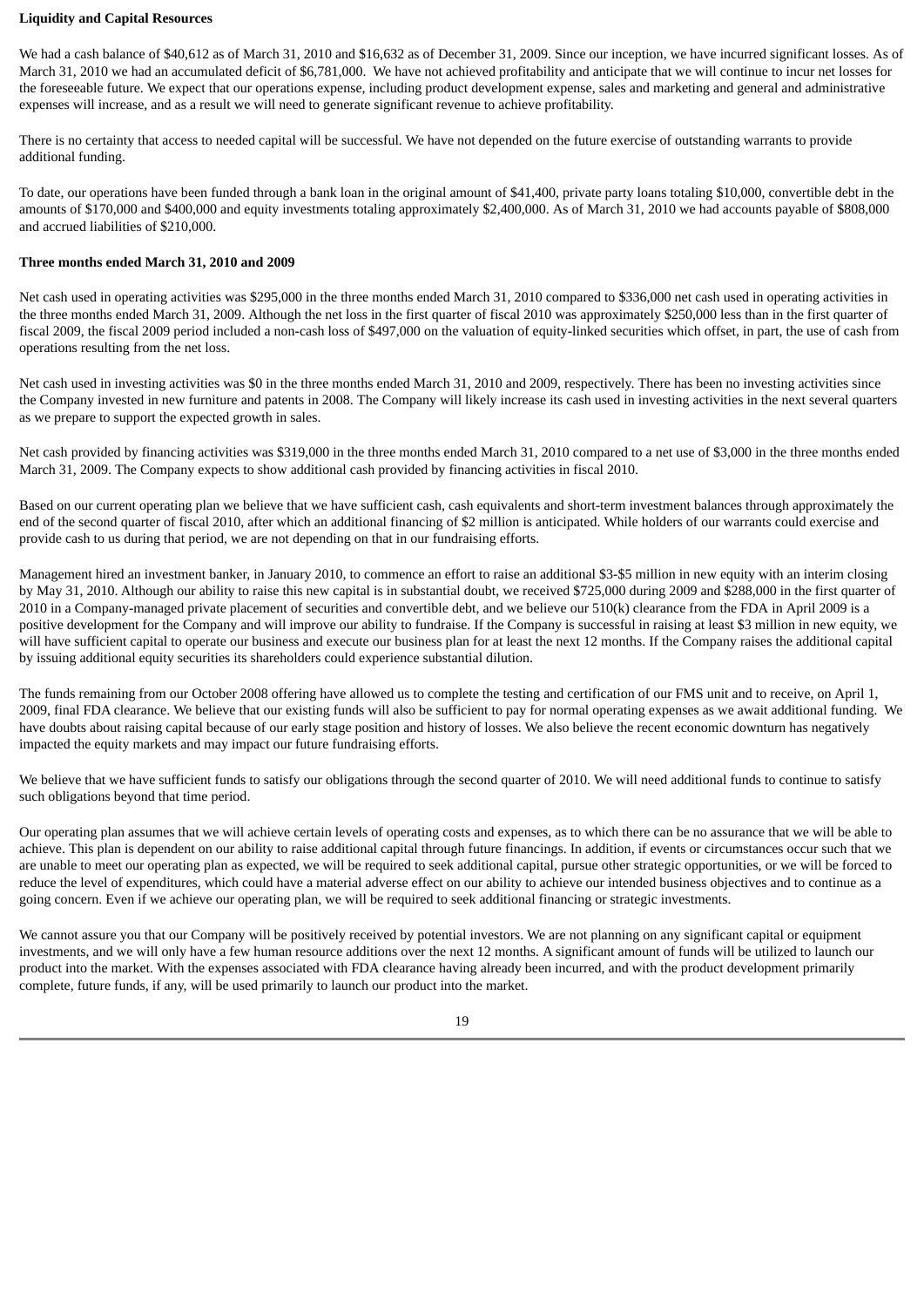There can be no assurance that any additional financing will be available on acceptable terms, or at all. Furthermore, any equity financing likely will result in dilution to existing shareholders and any debt financing likely will include restrictive covenants.

We expect to continue to depend upon outside financing to sustain our operations for at least the next 12 months. Our ability to arrange financing from third parties will depend upon our operating performance and market conditions. Our inability to raise additional working capital at all or to raise it in a timely manner would negatively impact our ability to fund our operations, to generate revenues, and to otherwise execute our business plan, leading to the reduction or suspension of our operations and ultimately forcing us to go out of business. Should this occur, the value of any investment in our securities could be adversely affected, and an investor could lose a portion of or all of their investment.

### **Inflation**

We do not believe that inflation has had a material impact on our business and operating results during the periods presented.

### **Off-Balance Sheet Arrangements**

We have not engaged in any off-balance sheet activities as defined in Item 303(a)(4) of Regulation S-K.

### **Information Regarding Forward-Looking Statements**

This Form 10-K contains "forward-looking statements" that indicate certain risks and uncertainties related to the Company, many of which are beyond the Company's control. The Company's actual results could differ materially and adversely from those anticipated in such forward-looking statements as a result of certain factors, including those set forth below and elsewhere in this report. Important factors that may cause actual results to differ from projections include:

- Adverse economic conditions;
- Inability to raise sufficient additional capital to operate our business;
- Unexpected costs and operating deficits, and lower than expected sales and revenues, if any;
- Adverse results of any legal proceedings;
- The volatility of our operating results and financial condition;
- Inability to attract or retain qualified senior management personnel, including sales and marketing personnel; and
- Other specific risks that may be alluded to in this report.

All statements, other than statements of historical facts, included in this report regarding the Company's growth strategy, future operations, financial position, estimated revenue or losses, projected costs, prospects and plans and objectives of management are forward-looking statements. When used in this report, the words "will," "may," "believe," "anticipate," "intend," "estimate," "expect," "project," "plan" and similar expressions are intended to identify forwardlooking statements, although not all forward-looking statements contain such identifying words. All forward-looking statements speak only as of the date of this report. The Company does not undertake any obligation to update any forward-looking statements or other information contained herein. Potential investors should not place undue reliance on these forward-looking statements. Although the Company believes that its plans, intentions and expectations reflected in or suggested by the forward-looking statements in this report are reasonable, the Company cannot assure potential investors that these plans, intentions or expectations will be achieved. The Company discloses important factors that could cause the Company's actual results to differ materially from its expectations in the "Risk Factors" section of the Post-Effective Amendment No. 1 to our Registration Statement on Form S-1 filed with Securities and Exchange Commission on May 5, 2010 and elsewhere in this report. These cautionary statements qualify all forward-looking statements attributable to the Company or persons acting on its behalf.

### **ITEM 3. Quantitative and Qualitative Disclosures About Market Risk**

Not required.

### **ITEM 4T. Controls and Procedures**

#### *Disclosure Controls*

Our management, including our President, Chief Executive Officer and Chief Financial Officer (referred to as the "Certifying Officer"), evaluated the effectiveness of our disclosure controls and procedures pursuant to Rule 13a-15 under the Exchange Act as of the end of the period covered by this Report on Form 10-Q. Based on that evaluation, the Certifying Officer concluded that, as of the end of the period covered by this quarterly report, our disclosure controls and procedures (as defined in Rule 13a-15(e) under the Exchange Act) are effective, in all material respects, to ensure that information we are required to disclose in reports that we file or submit under the Exchange Act is recorded, processed, summarized and reported within the time periods specified in Securities and Exchange Commission rules and forms, and that such information is accumulated and communicated to our management, including our President, Chief Executive Officer and Chief Financial Officer, to allow timely decisions regarding required disclosure.

#### *Changes in Internal Controls*

There were no changes in our internal controls over financial reporting during the first quarter of fiscal year 2010 that may have materially affected, or are reasonably likely to materially affect, the Company's internal control over financial reporting.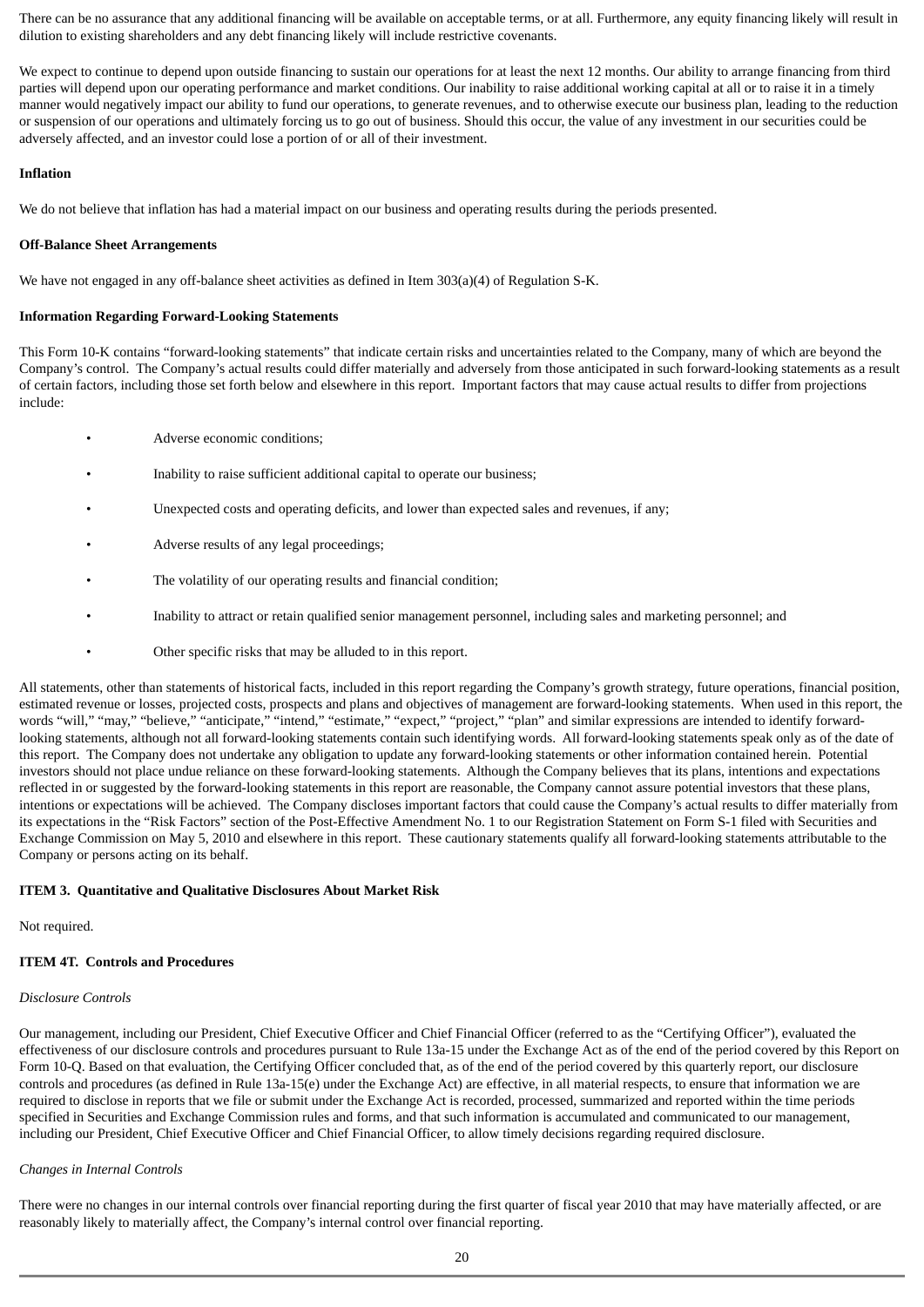### **PART II. OTHER INFORMATION**

### **ITEM 1. Legal Proceedings**

In April 2009, Gerald Rice, a former officer of the Company, made a demand for payment of past wages and threatened to sue the Company for in excess of \$100,000 if we did not meet his demand. Settlement discussions commenced but the parties were unable to reach an agreement. Thereafter, Mr. Rice filed a lawsuit in Minnesota state court, Dakota County, alleging claims for breach of contract and stating claims for unpaid wages. The Company answered the complaint and denied the allegations therein. The Company believes that the claims are without merit and will continue to defend the claims. We are not a party to any other pending legal proceedings that, if decided adversely to us, would have a material adverse effect upon our business, results of operations or financial condition and are not aware of any threatened or contemplated proceeding by any governmental authority against our company. To our knowledge, we are not a party to any pending civil or criminal action or investigation.

### **ITEM 1A. Risk Factors**

Not required.

### **ITEM 2. Unregistered Sales of Equity Securities and Use of Proceeds**

In January 2010, the Company borrowed \$200,000 from certain investors, including one member of the Company's Board of Directors. The notes bear interest at 8% and are convertible into common stock of the Company, at the election of the holder, at a conversion rate equal to 50% of the weighted average trading price of the Company's stock over a ten-day trading period.

In January 2010, the Company issued 19,090 restricted shares of common stock under the 2008 Equity Incentive Plan to a consultant as partial payment for his services.

In January 2010 the Company issued Warrants to purchase 800,000 shares at \$.10 per share to two consultants in return for investor relations services.

In March 2010, the Company issued 350,000 shares of common stock as payment to three consultants for their investor relations consulting services.

In March and April 2010, the Company issued 274,550 shares of common stock and warrants for 274,550 shares of common stock, at an exercise price of \$.65 per share, to nine investors for their \$137,275 investment in the Company.

Unless otherwise specified above, the Company believes that all of the above transactions were transactions not involving any public offering within the meaning of Section 4(2) of the Securities Act, since (a) each of the transactions involved the offering of such securities to a substantially limited number of persons; (b) each person took the securities as an investment for his/her/its own account and not with a view to distribution; (c) each person had access to information equivalent to that which would be included in a registration statement on the applicable form under the Securities Act; and (d) each person had knowledge and experience in business and financial matters to understand the merits and risk of the investment; therefore no registration statement needed to be in effect prior to such issuances.

### **ITEM 3. Defaults Upon Senior Securities**

None.

### **ITEM 4. Submission of Matters to a Vote of Security Holders**

None.

### **ITEM 5. Other Information**

None.

### **ITEM 6. Exhibits**

See the attached exhibit index.

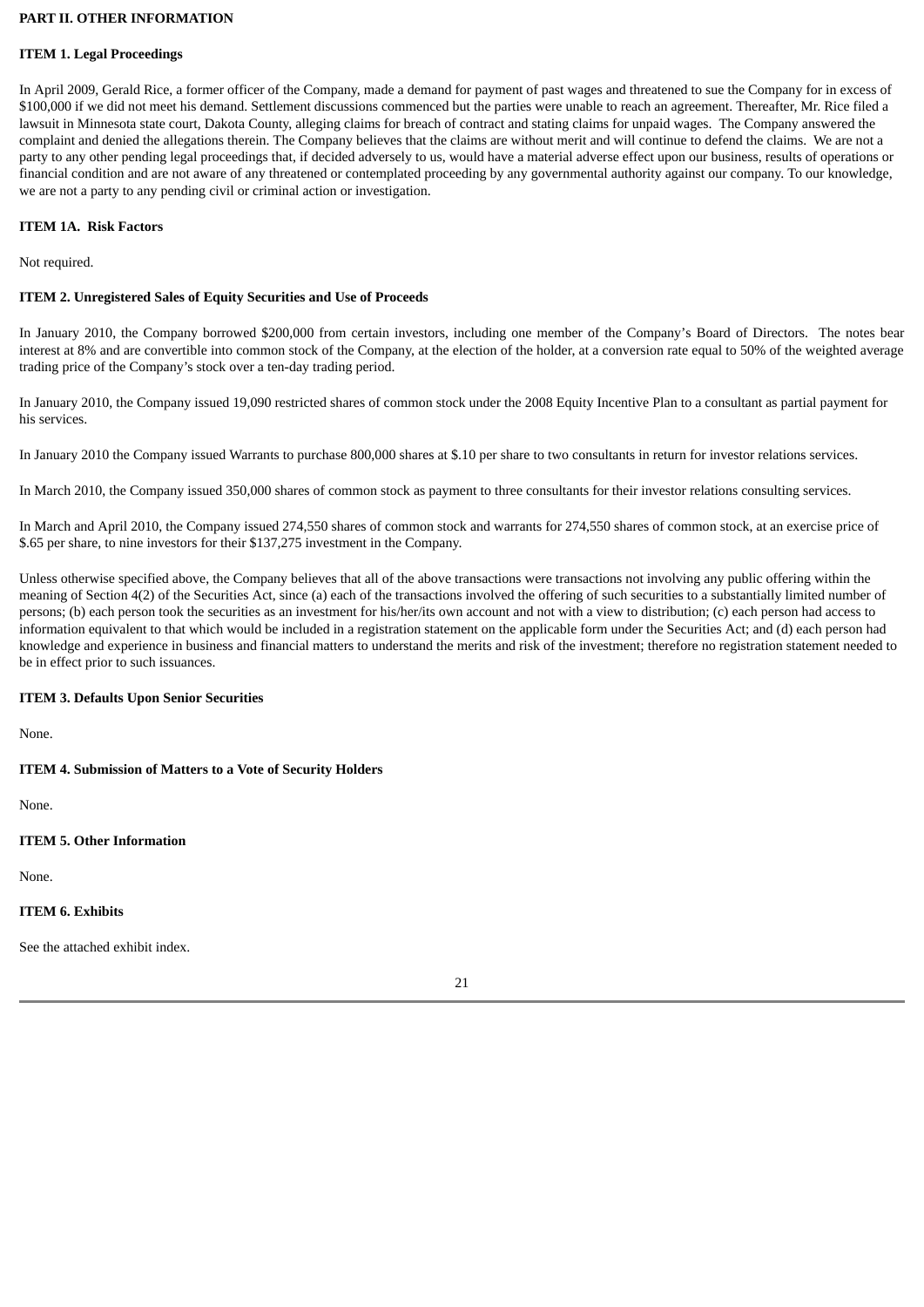# **SIGNATURES**

Pursuant to the requirements of the Securities Exchange Act of 1934, the registrant has duly caused this report to be signed on its behalf by the undersigned thereunto duly authorized.

# Date: May 17, 2010 **BIODRAIN MEDICAL, INC.**

By: /s/ Kevin R. Davidson

| Kevin R. Davidson                                      |
|--------------------------------------------------------|
| President, Chief Executive Officer and Chief Financial |
| Officer                                                |
| (Principal Executive Officer and Principal Financial)  |
| Officer)                                               |
|                                                        |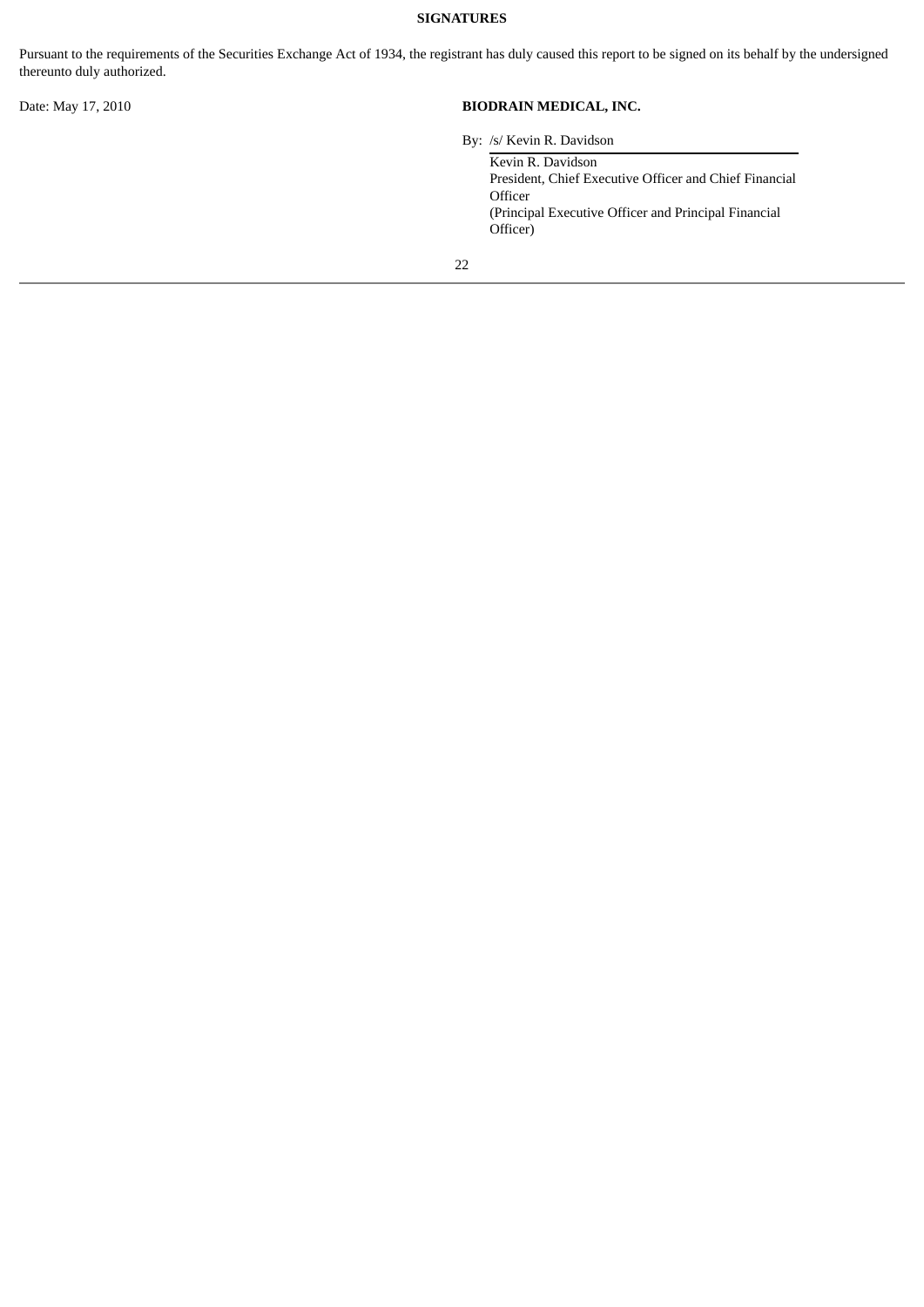# **EXHIBIT INDEX BIODRAIN MEDICAL, INC. FORM 10-Q**

| Exhibit<br>No.    | Description                                                                                                                             |
|-------------------|-----------------------------------------------------------------------------------------------------------------------------------------|
| $31.1*$           | Certification of Principal Executive Officer and Principal Financial Officer pursuant to Section 302 of the Sarbanes-Oxley Act of 2002. |
| $32.1*$           | Certification of Principal Executive Officer and Principal Financial Officer pursuant to Section 906 of the Sarbanes-Oxley Act of 2002. |
| * Filed herewith. |                                                                                                                                         |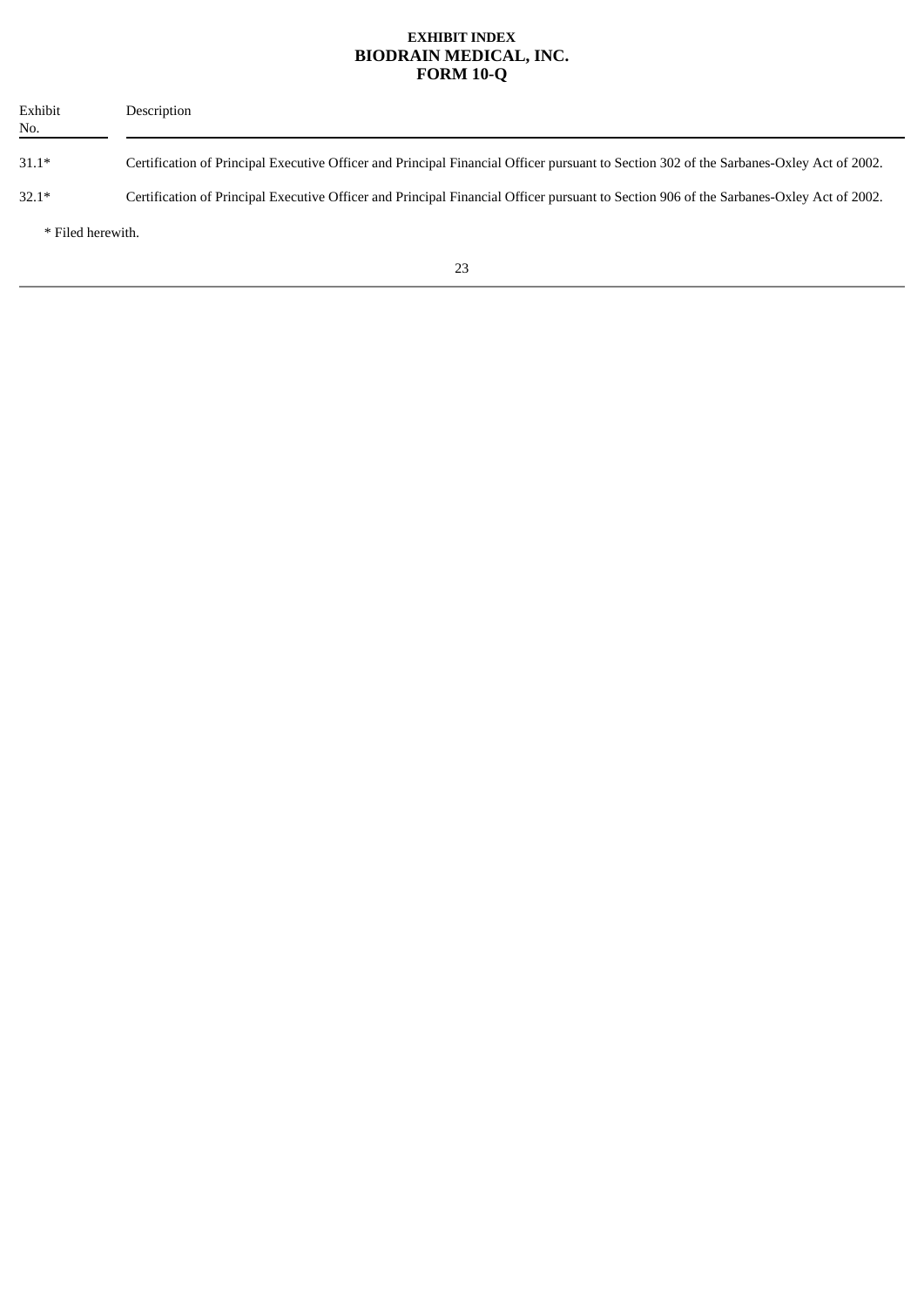### CERTIFICATION OF PRINCIPAL EXECUTIVE OFFICER AND PRINCIPAL FINANCIAL OFFICER PURSUANT TO SECTION 302 OF THE SARBANES-OXLEY ACT OF 2002

I, Kevin R. Davidson, certify that:

1. I have reviewed this Quarterly Report on Form 10-Q for the quarter ended March 31, 2010 of BioDrain Medical, Inc.;

2. Based on my knowledge, this report does not contain any untrue statement of a material fact or omit to state a material fact necessary to make the statements made, in light of the circumstances under which such statements were made, not misleading with respect to the period covered by this report;

3. Based on my knowledge, the financial statements and other financial information included in this report, fairly present in all material respects the financial condition, results of operations and cash flows of the registrant as of, and for, the periods presented in this report;

4. Acting as both the Principal Executive Officer and the Principal Financial Officer, I am responsible for establishing and maintaining disclosure controls and procedures (as defined in Exchange Act Rules 13a-15(e) and 15d-15(e)) for the registrant. This quarterly report does not include a report of management's assessment regarding internal control over financial reporting or an attestation report of the registrant's independent registered public accounting firm due to a transition period established by rules of the Securities and Exchange Commission for newly public companies. I have;

(a) Designed such disclosure controls and procedures, or caused such disclosure controls and procedures to be designed under my supervision, to ensure that material information relating to the registrant is made known to me by others within this entity, particularly during the period in which this report is being prepared;

(b) Evaluated the effectiveness of the registrant's disclosure controls and procedures and presented in this report our conclusions about the effectiveness of the disclosure controls and procedures, as of the end of the period covered by this report based on such evaluation; and

(c) Disclosed in this report any change in the registrant's internal control over financial reporting that occurred during the registrant's most recent fiscal quarter that has materially affected, or is reasonably likely to materially affect, the registrant's internal control over financial reporting; and

5. I have disclosed, based on our most recent evaluation of internal control over financial reporting, to the registrant's auditors and the audit committee of registrant's board of directors (or persons performing the equivalent functions):

(a) All significant deficiencies and material weaknesses in the design or operation of internal control over financial reporting which are reasonably likely to adversely affect the registrant's ability to record, process, summarize and report financial information; and

(b) Any fraud, whether or not material, that involves management or other employees who have a significant role in the registrant's internal control over financial reporting.

Date: May 17, 2010

/s/ Kevin R. Davidson Kevin R. Davidson Chief Executive Officer (Principal Executive Officer and Principal Financial Officer)